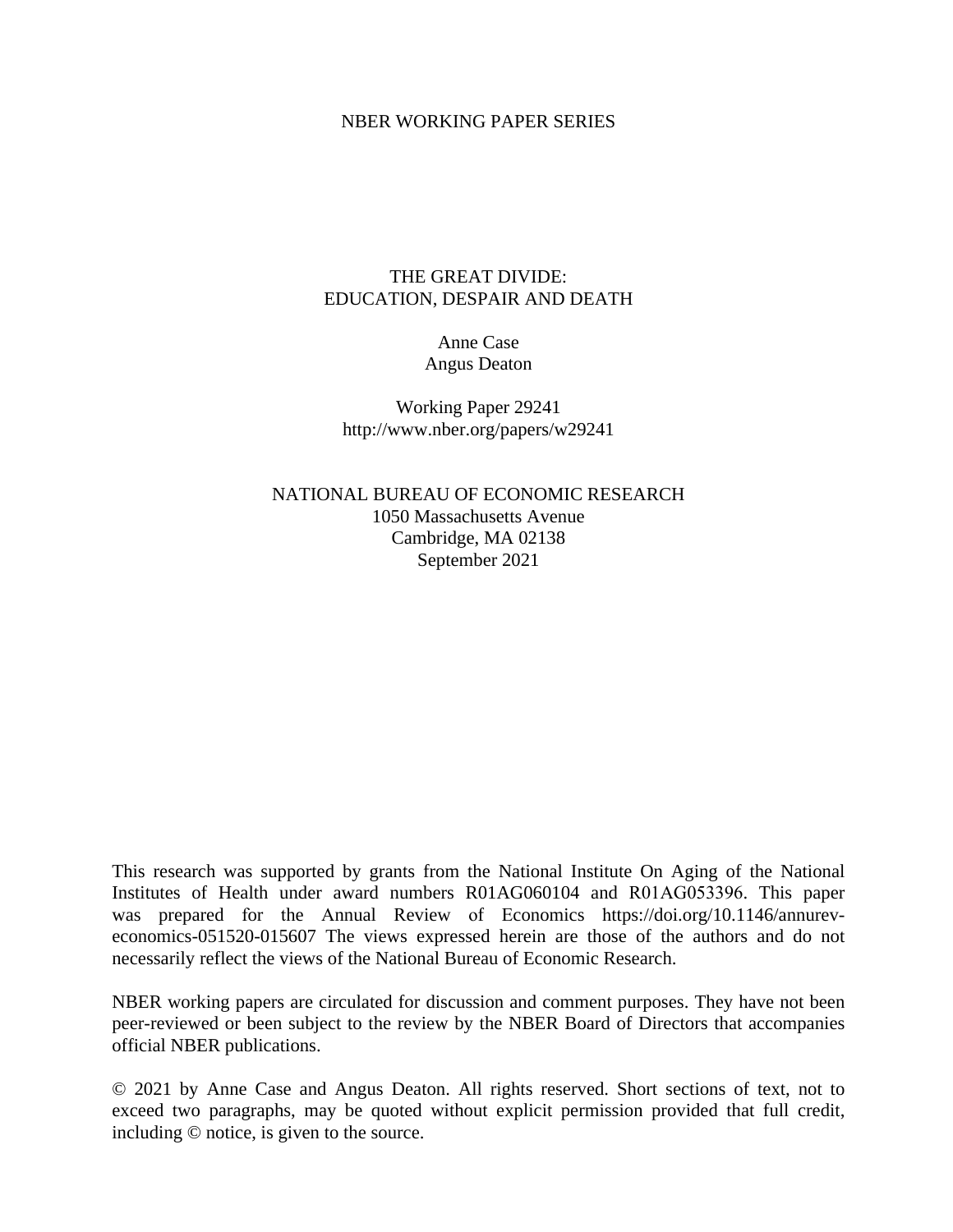The Great Divide: Education, Despair and Death Anne Case and Angus Deaton NBER Working Paper No. 29241 September 2021 JEL No. I0,J1

### **ABSTRACT**

Deaths of despair, morbidity and emotional distress continue to rise in the US. The increases are largely borne by those without a four-year college degree—the majority of American adults. For many less-educated Americans, the economy and society are no longer providing the basis for a good life. Concurrently, all-cause mortality in the US is diverging by education—falling for the college-educated and rising for those without a degree—something not seen in other rich countries. We review the rising prevalence of pain, despair, and suicide among Americans without a BA. Pain and despair created a baseline demand for opioids, but the escalation of addiction came from pharma and its political enablers. We examine "the politics of despair," how less-educated people have abandoned and been abandoned by the Democratic Party. While healthier states once voted Republican in presidential elections, now the least-healthy states do. We review the evidence on whether or not deaths of despair have risen during the COVID pandemic. More broadly, excess mortality from COVID has not increased the ratio of all-cause mortality rates for those without and with a four-year degree, but has instead replicated the pre-existing mortality ratio.

Anne Case School of Public and International Affairs 129 Julis Romo Rabinowitz Building Princeton University Princeton, NJ 08544 and NBER accase@princeton.edu

Angus Deaton School of Public and International Affairs 127 Julis Romo Rabinowitz Building Princeton University Princeton, NJ 08544-1013 and NBER deaton@princeton.edu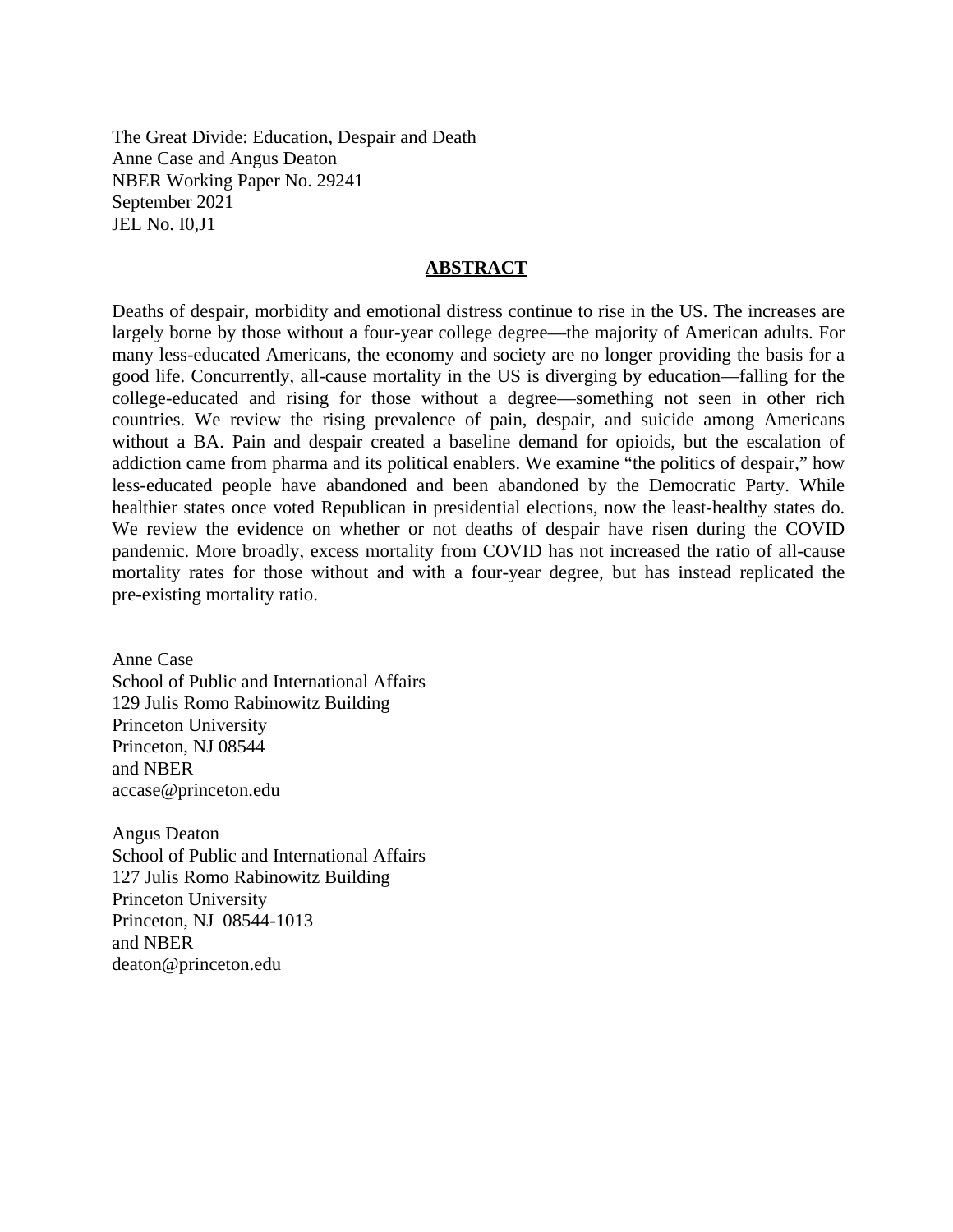#### **INTRODUCTION**

Our story is one in which the economy has increasingly come to serve some, but not all, Americans, and where a central division is between those who do or do not have a four-year college degree. While the college wage premium has soared to unprecedented levels, James (2012), Autor, Goldin and Katz (2020), the inequality between these two groups involves much more than money. The college degree has now become "a condition of dignified work and of social esteem," Sandel (2020), as well as a matter of life and death, with adult life expectancy rising for the college educated, and falling for everyone else, Case & Deaton (2021a).

In our first paper, Case & Deaton (2015), we identified an increase in all-cause mortality among white non-Hispanics (WNHs) between the ages of 45 and 54. For this midlife group, the causes of death that were rising most rapidly were suicides, poisonings—accidental drug overdose—and alcoholic liver disease. The mortality increase between 1999 and 2013 from these three causes was 37 per 100,000, close to the increase in all-cause mortality, 34 per 100,000. This mechanical accounting took no note of changes in other important causes of death, particularly cardiovascular disease, on which more below. We documented that these three causes were also rising quickly for WNHs in every 5-year age group from 30-34 to 60-64. Along with the increase in mortality, we used nationally representative surveys to document an increase in a range of morbidity measures for midlife WNHs between 1997–1999 and 2011–2013; these included selfassessed physical health, neck, facial, joint and sciatic pain, as well as deteriorating measures of mental health (Kessler-6 score, days of poor mental health) and of the ability to handle activities of daily living. Behind the rising mortality there was a deepening ocean of physical and mental distress. A few months later, Case (2015) coined the term "deaths of despair," as a shorthand for the total of the three causes of death and as a label that captured the self-inflicted component of all three. The descriptive tag resonated with the media, the results of the paper captured the interest of many researchers, and the term is often used now without explicit reference to our work.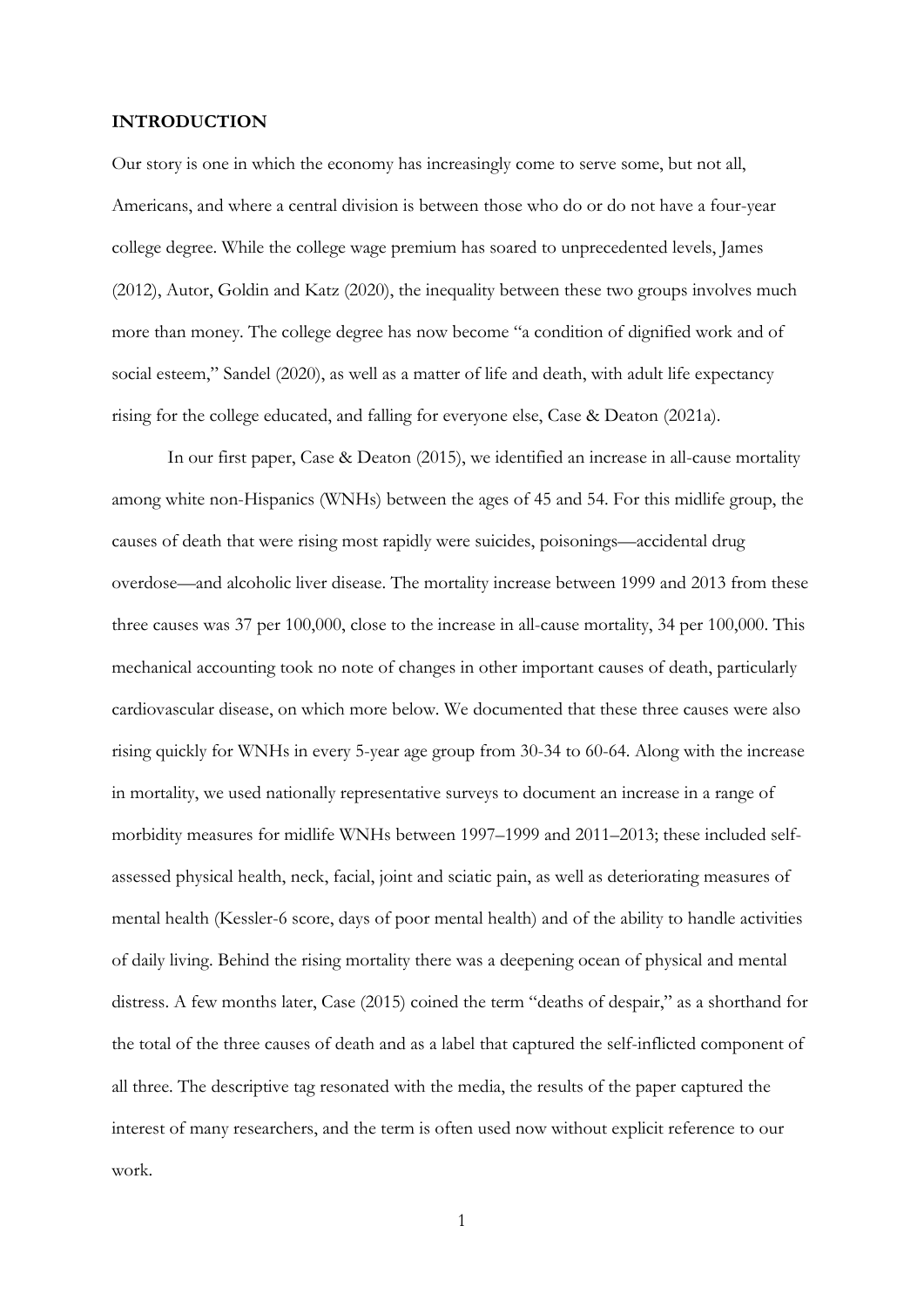American death rates from drugs, alcohol and suicide continue to climb, concentrated among those without a bachelor's degree (BA). For white non-Hispanics, who were the primary focus of our initial paper, the age-adjusted alcohol-related mortality rate increased by 41 percent between 2013 and 2019 for those aged 25-74 without a BA, the suicide rate climbed by 17 percent, and the drug-related mortality rate increased by a stunning 73 percent. In the 20-teens, deaths of despair also began to rise among Black non-Hispanics (BNHs) and Hispanics without a BA, led by drug-related mortality, which more than doubled between 2013 and 2019; the suicide rate increased by a third for both groups, and alcohol-related mortality rates have risen by 30 percent for BNHs without a BA, and by 24 percent for Hispanics. These statistics are for the period leading up to the COVID epidemic. Unfortunately, if (when) vaccinations control the virus, there is no reason to expect that these deaths of despair among less-educated Americans will decline.

In the original paper, we linked the deaths to the economic and social conditions of lesseducated Americans, an argument we developed comprehensively in our book, Case & Deaton (2020). There, we highlighted rising pain and other morbidity, falling real wages, declining attachment to employment, falling religious participation, increasing rates of nonmarital childbearing alongside declining rates of marriage—a "tangle of pathology" (echoing today among WNHs a term used in the 1965 Moynihan report describing similar dysfunctions in Black families half a century ago)—as well as a loss of social respect and political voice, while the share and influence of labor, especially less-skilled labor, fell relative to the share and influence of capital. In such a social and economic environment, we see rising despair as fertile ground for abusive self-soothing—through drugs, alcohol, and (perhaps) an excess of unhealthy eating and, in extreme cases, for suicide. The link between despair and death is contingent on beliefs and customs, and particularly on the activities of unscrupulous drug dealers, both legal and illegal. We see the increasing mortality and declining adult life expectancy of less-educated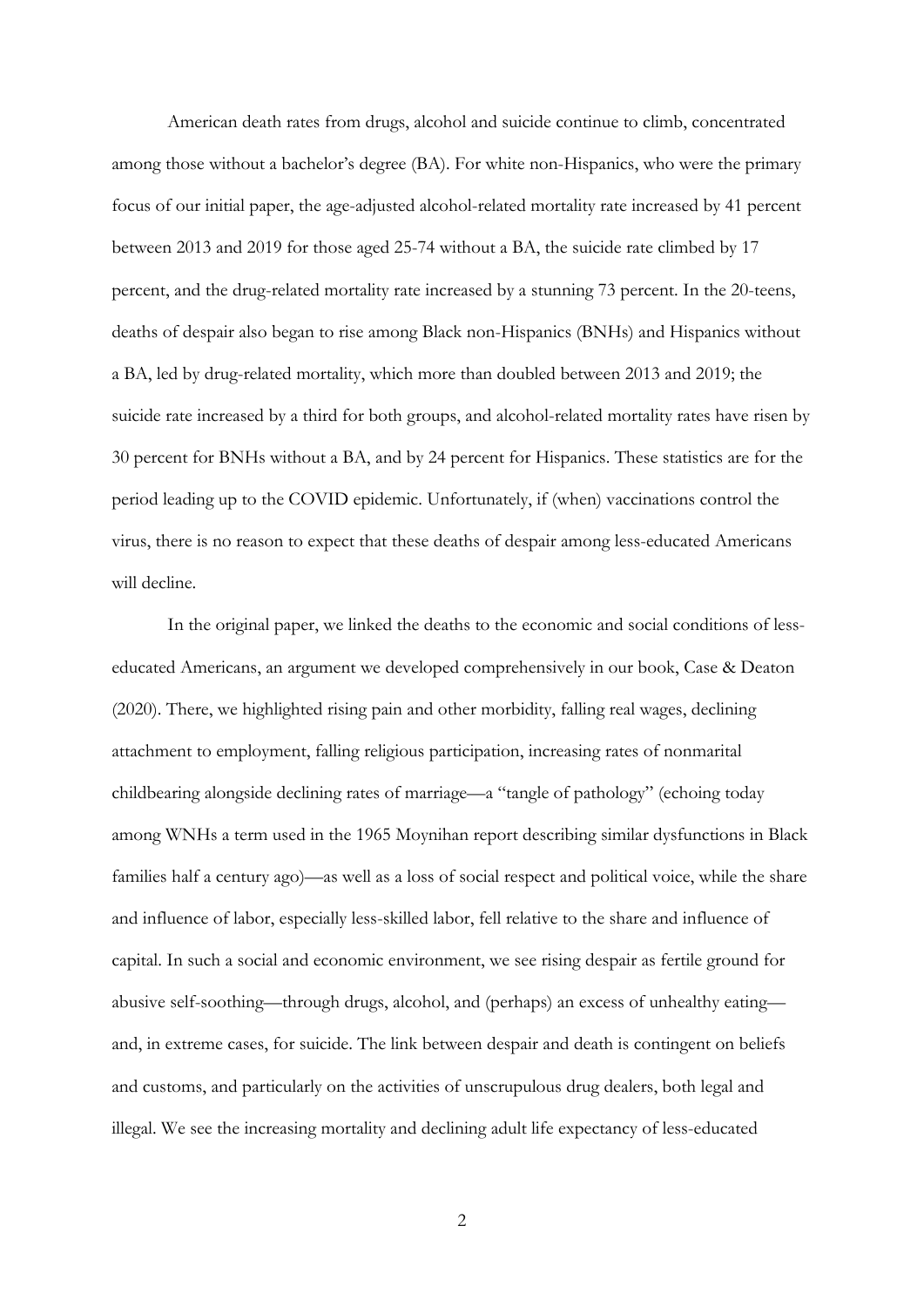Americans not only as a catastrophe in its own right but as a powerful indicator that American society is not working for the majority of its population.

In this paper, we update and extend our results, learning from and taking note of (at least some of) what has become an extensive literature—Google currently lists 409,000 hits (Scholar, 4,090 cites) to the term "deaths of despair"—so it is impossible to absorb more than a small fraction of the commentary. There are some particular problems that come from the original paper having been so widely reported. Errors and misinterpretations in the press that reflect common prejudices about drugs and alcohol became ingrained and ineradicable—white non-Hispanic men and women became *white men* or *rural white men*—and have led to academic papers purporting to correct or disagree with our work while actually confirming what we found. Beyond that, we have been criticized for missing important trends that happened after we wrote and which we could not have anticipated. The original paper was written in the summer of 2014, with data only to the end of 2013, before deaths in the Black and Hispanic communities stopped their rapid decline and started rising. Nor could we have claimed that rising deaths of despair up to 2013 were responsible for the three-year decline in life expectancy at birth that ran from 2014 through 2017 (then rising in 2018 and 2019 before falling again in the pandemic). We wrote about the changing patterns of deaths by race and about the importance of other deaths particularly death from cardiovascular disease—in a later paper, Case & Deaton (2017a), and in our book, as did other writers, including a consensus report on rising midlife mortality from the National Academies of Sciences, Engineering and Medicine (2021), henceforth NASEM (2021), and we pursue those topics further in this paper.

In our book, we developed an account of the rising tide of despair, focusing on declining employment opportunities for those without a BA, especially the fall in "good jobs," those with a sense of belonging, meaning, purpose and prospects for advancement, aggravated by an ever more expensive healthcare system—more than twice as expensive as other rich countries—a fifth of which is financed by an approximately flat tax on workers in amounts that often make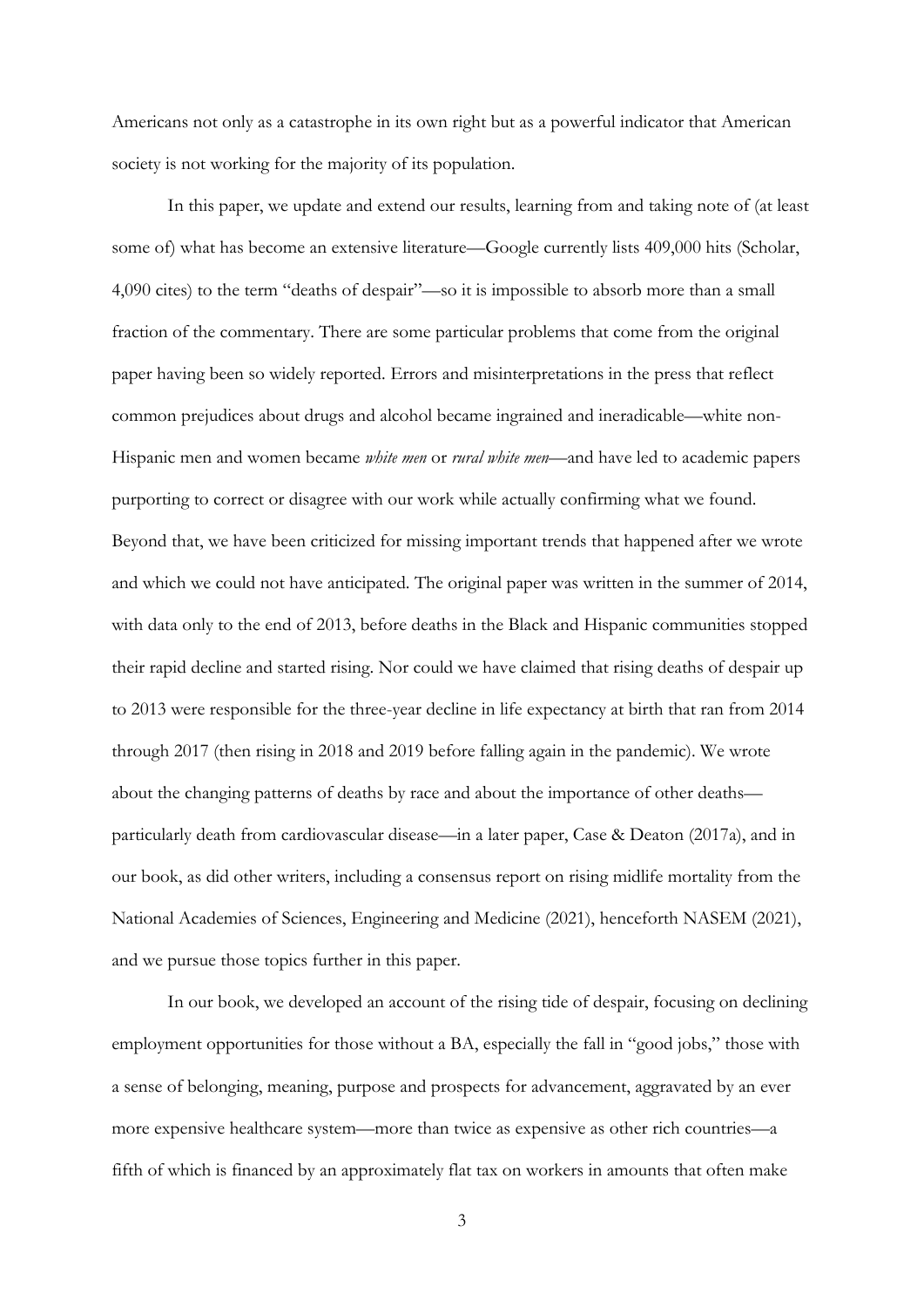low-skilled workers unemployable. An employer-sponsored individual (family) health plan cost \$7,470 (\$21,342) in 2020, \$3.73 (\$10.67) an hour for a 2,000-hour year, money that comes out of wages and take-home pay, Kaiser Family Foundation (2020). We also noted the lack of a comprehensive safety net in the US for those who are neither elderly nor children, both of whom are doing relatively well, see Currie & Schwandt (2018). Both the safety net and the financing of healthcare are radically different in other rich countries where—with a few exceptions—there are few deaths of despair. In line with Young's (1958) original analysis, and the recent treatment by Sandel (2020), we emphasized the corrosive effects of American meritocracy on the unsuccessful, Young's "populists", who have to live with the "meritocratic hubris" of the "well-credentialed" (Young's "hypocrisy") and who, as they strive not to blame themselves, believe—with much justification—that society is rigged against them. It was this "toxic mix of hubris and resentment that propelled Trump to power," Sandel (2020).

In this paper, we look beyond deaths of despair to all-cause mortality, and document how mortality has risen for those without a four-year degree while continuing to fall for those who have one, something that was true after 2010 up to the COVID pandemic. While deaths of despair are part of this story, another important part is what has been happening to deaths from cardiovascular disease, whose decline was the driving force behind rising life expectancy in the last quarter of the  $20<sup>th</sup>$  century, but where declines have leveled off, even for those with the degree, while reversing for those without. We also give attention to the mortality experiences of different racial and educational groups before and during the pandemic. In some cases, the pandemic exacerbated pre-existing inequalities, but that was not true in general. Finally, we document what is currently known about deaths of despair during the pandemic.

### **RISING DESPAIR, RISING PAIN, AND DETERIORATING MENTAL HEALTH**

A key element of our account is that despair is rising, especially among Americans without a bachelor's degree. Despair is a concept in common use, not a well-defined diagnostic category,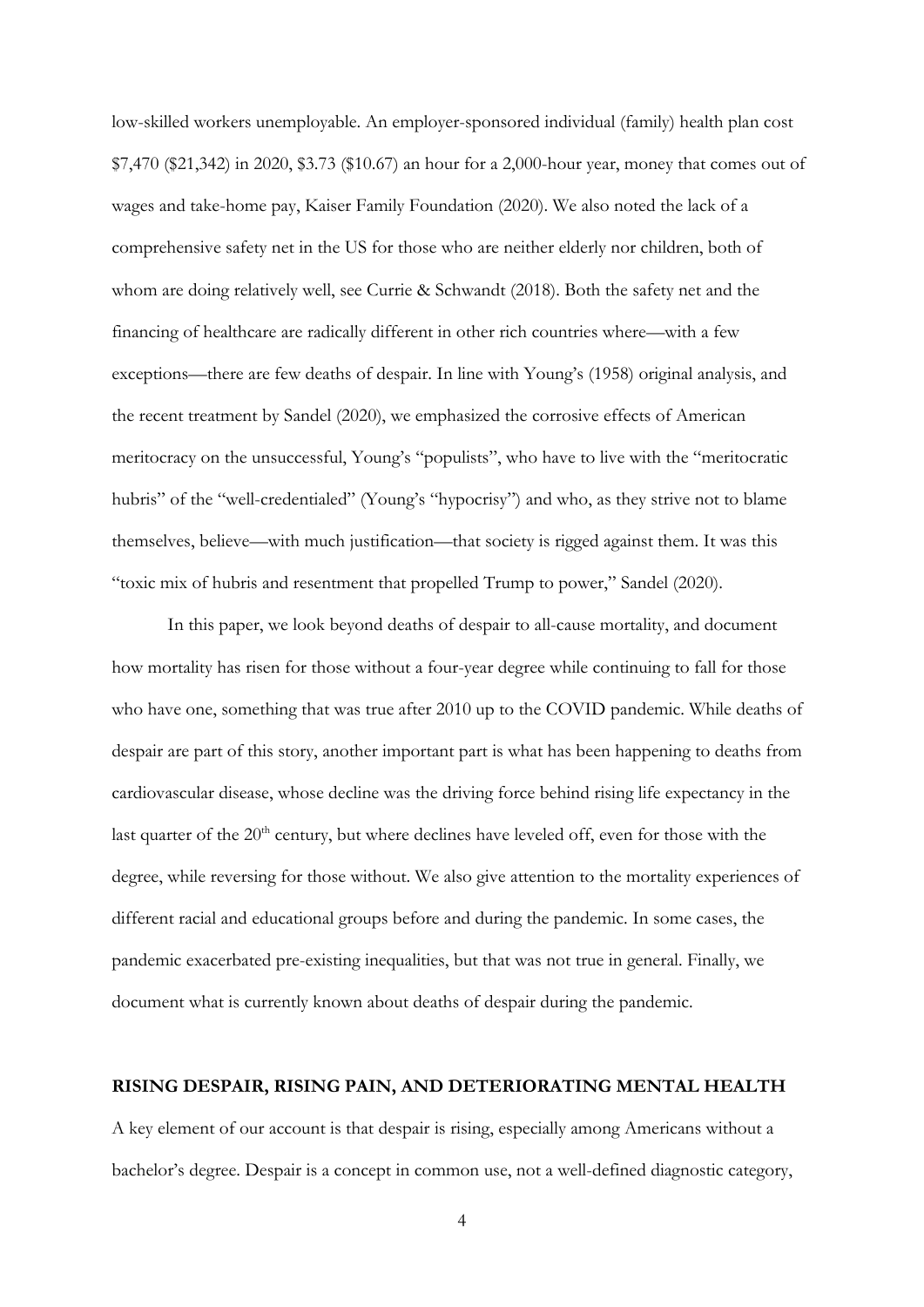let alone one with a clinically validated measure. As a result, it does not appear in national surveys in a way that allows direct documentation. Pain and mental health are perhaps more straightforward, but they necessarily rely on self-reported information. Researchers across many disciplines have picked up the challenge of documenting whether, and to what extent, pain and despair have been rising in the US, and there is now a broad consensus that both have been increasing for decades, especially among less-educated Americans.

Perhaps the best and least controversial measure of despair is the suicide rate itself, which rose by 36 percent from 1999 to 2019 among those aged 25-74 (age-adjusted). It is currently at its highest level since 1938, United States Congress Joint Economic Committee (2019), and its continued rise in the US stands in contrast to other countries as well as to the world as a whole, where suicide rates have been falling since 2000, Ritchie et al. (2021). Contrary to what was long believed, suicide rates in the US are higher among those with less education. While the age-adjusted suicide rate almost doubled from 1992 to 2019 among WNHs ages 25–74 without a BA, increasing from 17.6 to 31.1 per 100,000, there was almost no increase among those with the degree. Suicide rates were declining between 1990 and 2010 for less-educated Hispanics and BNHs, but rates began to rise after 2010, increasing from 7 to 10 per 100,000 (age-adjusted 25-74) between 2010 and 2019.

Pain is a key to despair, because of its direct effects, and because it is a well-established correlate of suicide, Goldsmith et al. (2002), Case & Deaton (2017b). NASEM (2021) reviewed several studies that found rising levels of pain in the US. These include our 2015 paper, which documented increases in a range of specific pains (listed in the introduction), as well as Nahin et al. (2019) who used the Medical Expenditure Panel Survey (MEPS) to find that the proportion of adults reporting painful health conditions increased from 32.9 percent in 1997–98 to 41.0 percent in 2013–14, and Zajacova et al. (2021) who find "a large escalation in pain prevalence among adults" (NASEM, 2021, p. 254) from 1997–98 to 2013–14 in the National Health Interview Survey (NHIS). Zimmer & Zajacova (2020) also document "the increasing pain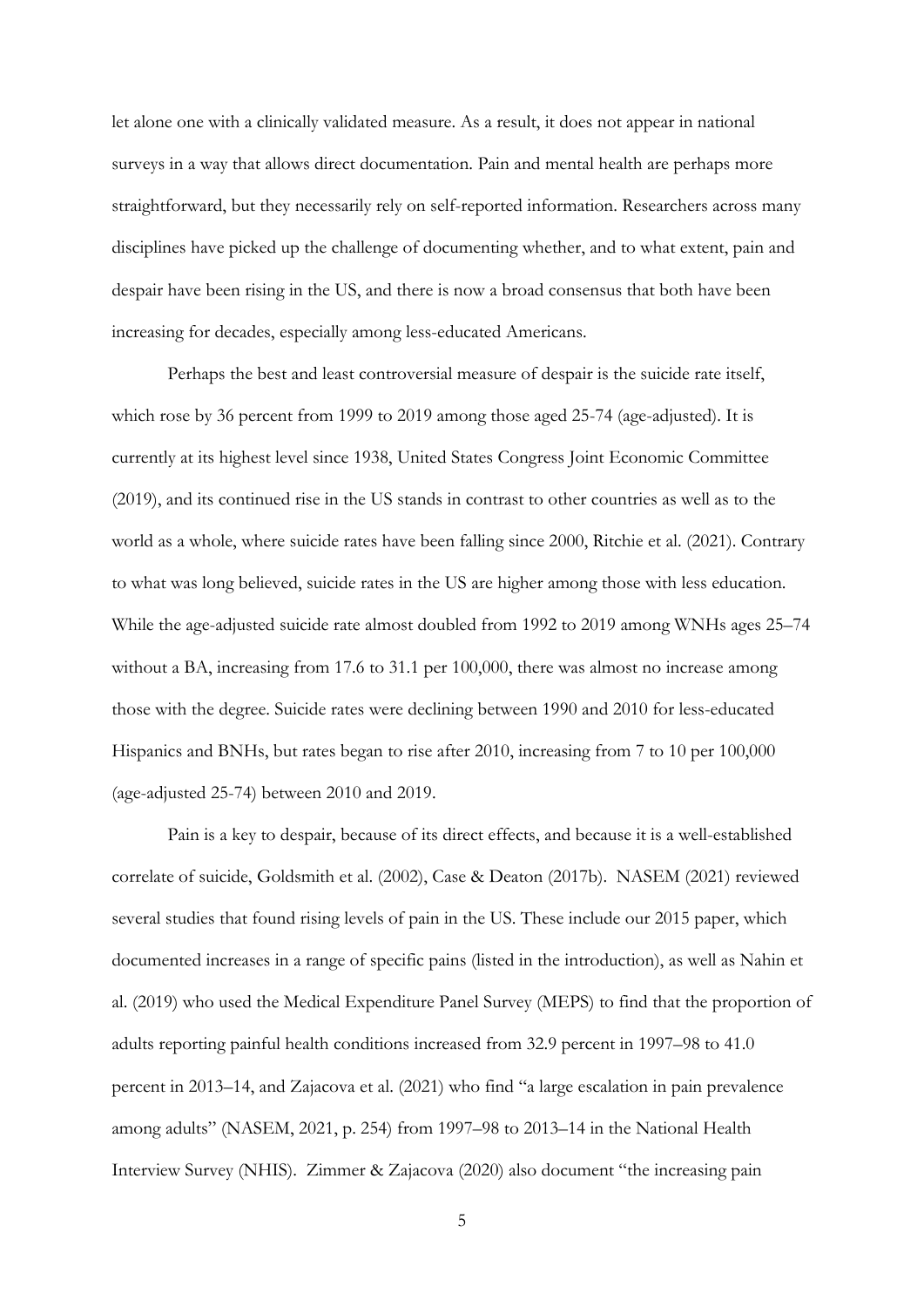prevalence in older Americans" from 1992 to 2014 in the Health and Retirement Study (HRS). These patterns are consistent with those presented in a 2011 National Academies of Sciences, Engineering and Medicine report that found, using successive waves of the National Health and Nutrition Examination Survey from 1999-2000 to 2003-04, that "[i]n nearly every demographic group, there has been a steady increase in reporting of pain prevalence across these surveys." NASEM (2011, p. 64). Case et al (2020) find, in both NHIS and Gallup data for the US, but not in data from Europe, that pain is lower among the elderly than among those in midlife when viewed in any given year, a biological improbability that is resolved by examining successive birth cohorts to show that those currently in midlife in the US have had higher pain levels throughout their lives than did the now elderly. Within a birth cohort, pain rises with age into old age, and pain rises between successive birth cohorts. These results echo those of Grol-Prokopczyk (2017) using the HRS.

NASEM (2011) writes in its summary that "[p]ain affects millions of Americans; contributes greatly to national rates of morbidity, mortality, and disability; and is *rising in prevalence*" (our italics), (p. 5). We have been unable to find *any* study that documents falling levels of pain. We therefore find it extraordinary that NASEM (2021, p. 253) should write, "The level of physical pain among adults in the United States is high and *may* be rising." (our italics). Cutler & Glaeser (2021) also use the MEPS data and find increasing pain, yet summarize in their Abstract that "[m]easures of the demand for pain relief—physical pain and despair—are high but largely unchanging." In an interview for the American Enterprise Institute, Glaeser similarly claims "there was no massive increase in physical pain over this time period. Joint pain, significant pain has been essentially flat," Pethokoukis and Glaeser (2021).

We believe that these statements, like NASEM's (2021) conclusion, are false. Pain prevalence has been rising in the US at least since the early 1990s, especially among less educated Americans.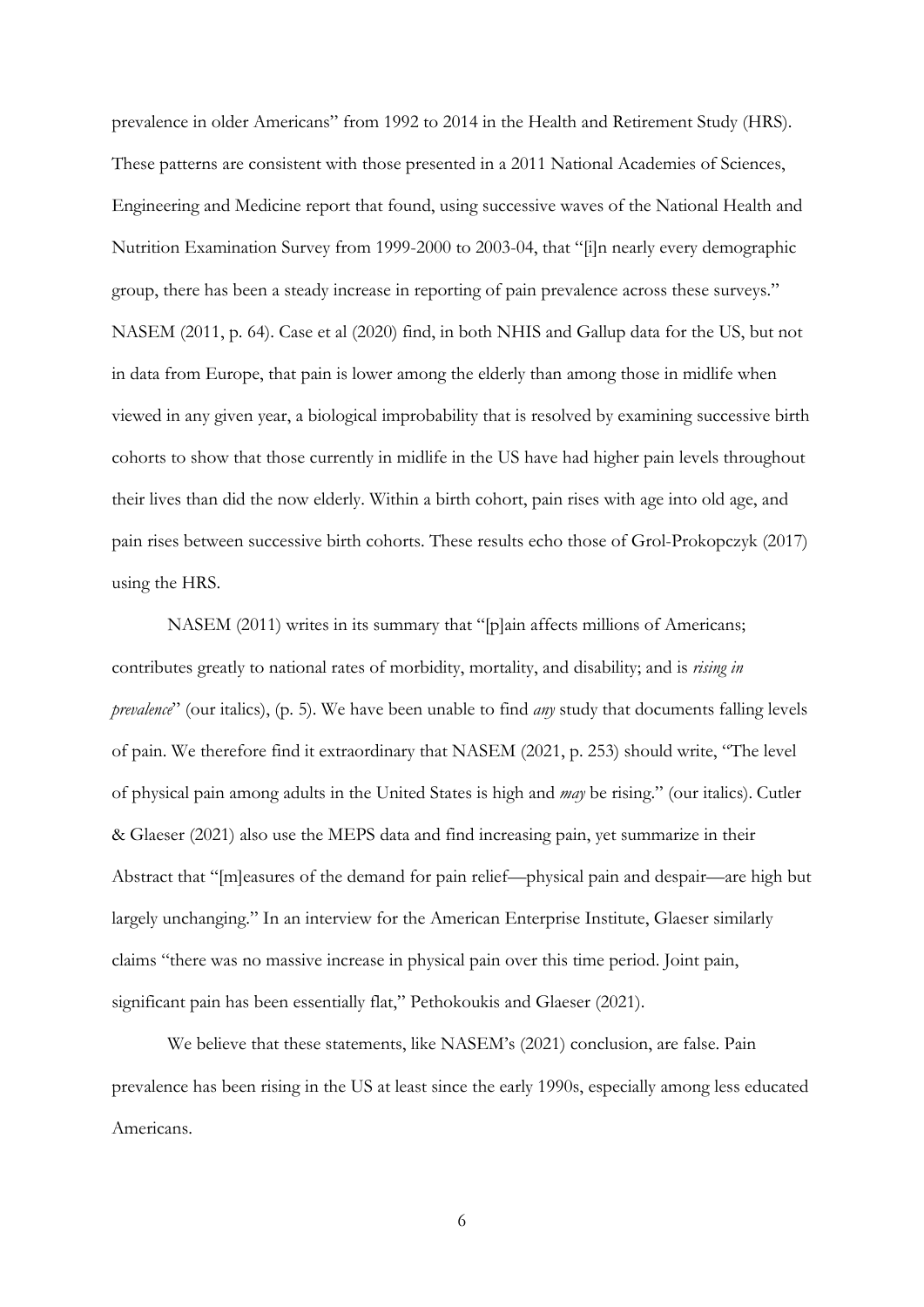What about mental health? Increases in suicide are a stark measure of the erosion of mental health among those without a college degree. Consistent with this, the prevalence of serious mental distress among less-educated white non-Hispanics rose steadily from 1997 to 2017, measured in the NHIS using the Kessler-6 Psychological Distress Scale, Case & Deaton (2020). Blanchflower & Oswald (2020) construct a measure of "extreme distress" based on data from the Behavioral Risk Factor Surveillance System (BRFSS). Respondents are asked to reflect on their mental health: "Now thinking about your mental health, which includes stress, depression, and problems with emotions, for how many days during the past 30 days was your mental health not good?" Blanchflower & Oswald focus on the fraction of the population who reported such problems in all 30 of the last 30 days. In 1993, just 4 percent of people aged 25–74 without a BA reported such distress, but the figure had risen to 8 percent by 2019. Among those with a BA, distress rose too, but only from 2 percent to 3 percent.

Other measures of mental distress are based on life-satisfaction or life evaluation questions. One such is the fraction of the population who report that they are "not too happy" in the General Social Survey (GSS). From 1972 to 1990, this fraction showed no clear trend, but has trended upwards sharply since about 1990, and much more so among those with less education, Blanchflower & Oswald (2004, 2019). The United States Congress Joint Economic Committee (2019) also documents a decline in life-satisfaction in the GSS, and in Pew Surveys, although not in Gallup survey data. Our own calculations using Gallup surveys confirm a lack of trend from 2010 through 2017 (a short period, but longer periods have problems with changing questions and question-order effects, see Deaton (2012)). Cutler & Glaeser (2021) also report a no-trend result in Gallup, and in a life satisfaction question in the BRFSS that was asked only from 2004 to 2010, from which they conclude that despair in largely unchanging. Goldman et al. (2018) examine a battery of psychological measures asked in the Midlife in the United States (MIDUS) longitudinal survey carried out in 1995-6 and 2011-14 among 4627 white non-Hispanics ages 24-76. They report that life satisfaction worsened over this period in MIDUS, as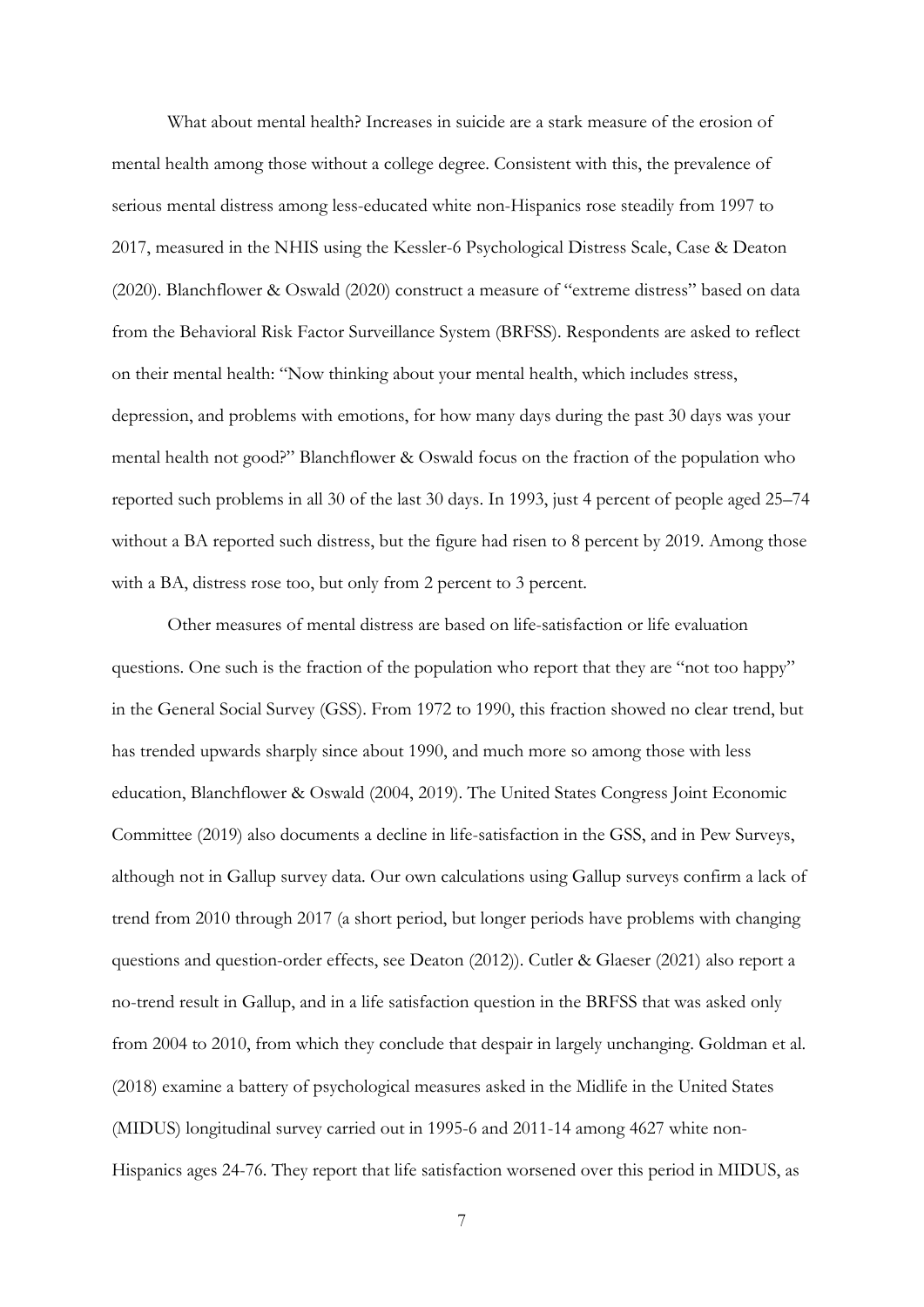did measures of negative affect, positive affect and psychological wellbeing. Once again, the decline in mental health is more severe for those of low socioeconomic status. See also Graham (2017) for a broader documentation of widening disparities in wellbeing by education; she also documents that—except for the elderly, and for BNHs—people generally expected their lives to be worse in 5 years than they are today. These measures are not well understood and cannot be interpreted as rational forecasts, Schwandt (2016), Deaton (2018), but Graham's view that they show lack of hope is a reasonable one.

All of the life-satisfaction questions have problems—short samples for BRFSS and Gallup, small samples for GSS, and selective attrition between rounds in the MIDUS, Radler & Ryff (2010). Across countries, there is no correlation between life evaluation and suicide, Ritchie et al (2021), and there is evidence in the Gallup data that population averages of life evaluation questions, though sensitive to short run events, do not adequately reflect long-run trends, perhaps through adaptation, see again Deaton (2012). Case & Deaton (2017b) use Gallup data to examine the extent to which life-satisfaction is a good measure of mental distress: they write in their Abstract

Differences in suicides between men and women, between Hispanics, blacks, and whites, between age groups for men, between countries or US states, between calendar years, and between days of the week, do not match differences in life evaluation. By contrast, reports of physical pain are strongly predictive of suicide in many contexts.

If we accept, as we believe we must, that suicide is the ultimate indicator of mental distress and despair, then life satisfaction questions are unlikely to provide an adequate marker for despair. By contrast, the Kessler-6 measure and the measure constructed by Blanchflower & Oswald allow measurement over large samples taken over longer periods of time and focus directly on mental distress.

The evidence on suicide, on pain, and on mental distress show that despair has been rising in the US for twenty years or more, especially among those without a college degree; it is key evidence that the American economy and society is not delivering for them.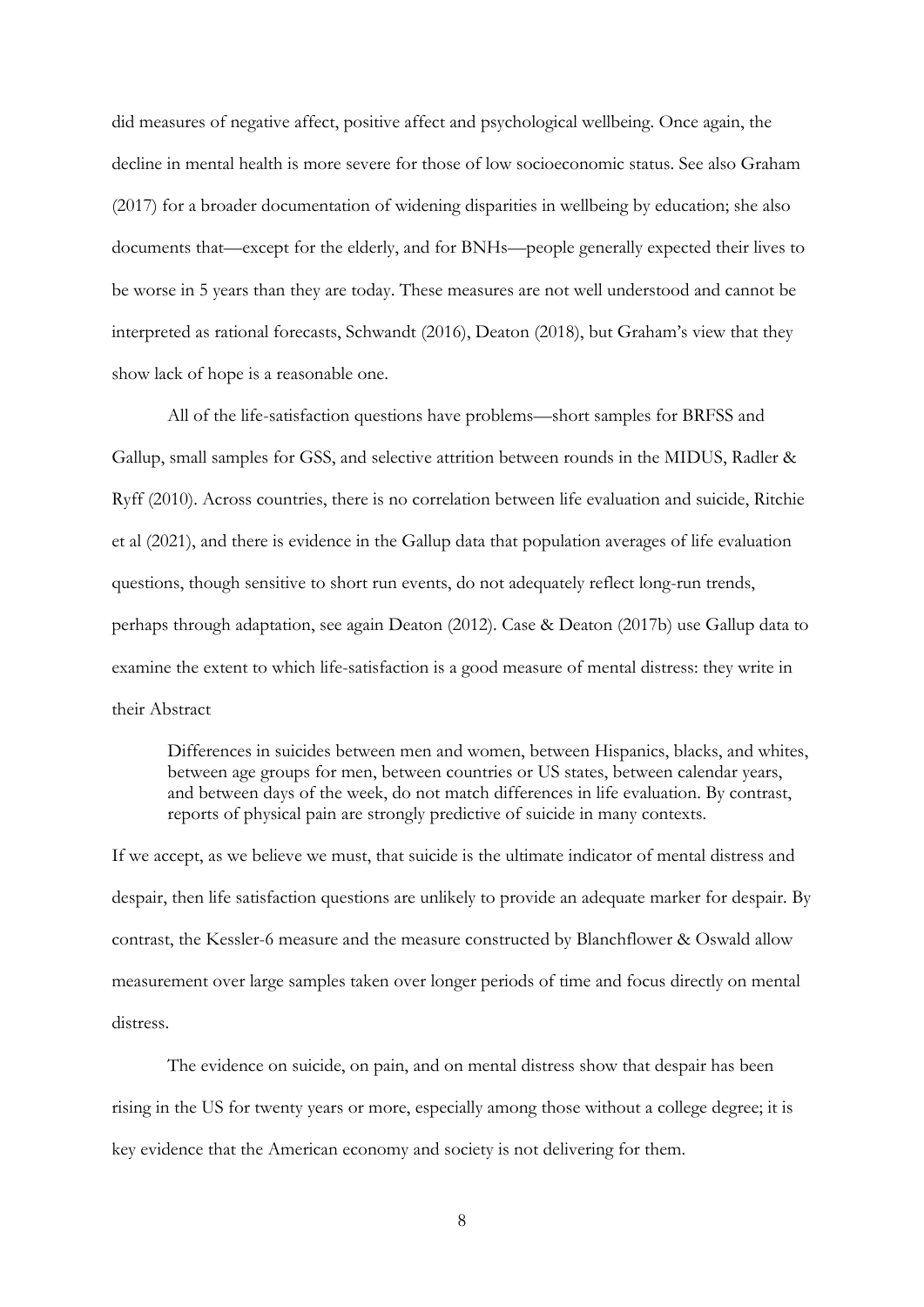#### **DESPAIR AND THE DEMAND AND SUPPLY OF OPIOIDS**

Of the three causes of death that later became known as deaths of despair, it has been clear since our first paper that the largest component part of the total (plurality) is overdose deaths, and that an ever-larger share of the increase since the mid-1990s was drug-related. Some critics, including Masters et al (2018), Currie & Schwandt (2020) and Ruhm (2021), have contended that "deaths of despair" are not much more than an opioid epidemic, one of many that have recurrently plagued nations throughout history, and that despair, if it exists, is a sideshow. In the current epidemic, they argue, the villains are the pharma companies, the distributors, and their enablers in Congress, who swamped the country with largely unnecessary painkillers, leading in stages to an epidemic of illegal street drugs. This is the supply story of overdose deaths, and it is one with which we largely agree. Yet some have interpreted our work as arguing that rising despair caused the opioid deaths, "that these deaths are the result of an economy that left Americans behind and feeling trapped. In their desperation, they reached to oxycontin and codeine to cope with the insecurity of a global economy." Pethokoukis (2021). The contrast here is between a *supply* driven opioid epidemic (misbehaving pharma followed by deadly street drugs) and a *demand* driven epidemic, propelled by despair, in which pharma companies did little more than meet rising demand.

Many past epidemics of opioid addiction have happened during times of social or economic disintegration. The last major epidemic in the US was during and after the Civil War, see for example Macy (2018), though we might also count the heavy use of drugs American troops in Vietnam, which led to little or no addiction when the soldiers returned home to a normal economic and social environment, Robbins (1993). The Opium Wars in China, which haunt the country to this day, were a flagrant attempt by the British opium merchants, Jardine and Matheson, disgracefully supported by the British parliament, to force the Qing emperor to allow them to get rich by selling the drug in China. But the wars would not have happened if the Qing Empire had not been in what eventually turned into terminal decay. Weak dysfunctional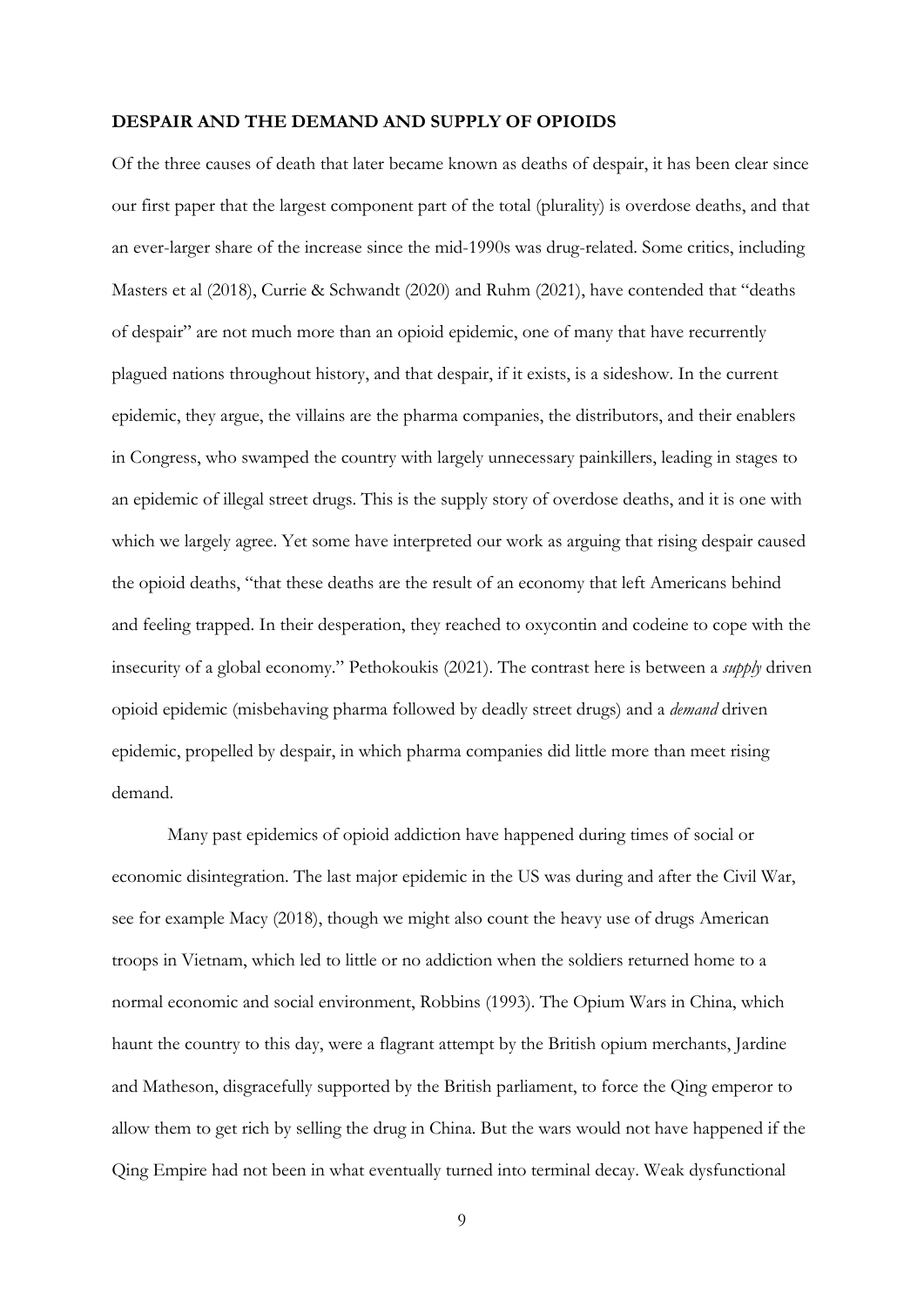societies, like injured or dying animals, attract vultures who swoop in to scavenge. No one today would excuse Jardine and Matheson, nor Prime Minister Melbourne for sending in the navy, but it is impossible to understand what happened without understanding the dysfunction of the Empire, Platt (2018). When opioid overdoses rose rapidly in the US in the late 1990s, the vultures were the pharma companies and their political enablers but, by that time, less-educated Americans had suffered a quarter-century of job loss, wage-decline, union loss, rising morbidity, failing marriages, and much more.

What caused the Opium Wars? What caused America's opioid epidemic? Like many such questions in history and social science, there does not have to be a single or even fundamental cause. A car crashed because an intoxicated driver on an icy road did not see the approaching vehicle on the wrong side of the road; the crash would not have happened without all three circumstances. There is no unique cause, nor even a fundamental cause. We do not believe that the opioid epidemic in the US would have happened to the extent that it did without the ocean of pain and distress among less-educated Americans. The pharma companies targeted places that were hurting, where jobs had been lost, and where pain was prevalent. But it was the pharma companies and distributors who exploited the situation; indeed, this is what Cutler & Glaeser (2021) find, that the epidemic was worse in places with high levels of initial pain. That is the initial effect of "demand," which was hugely amplified by addiction and by profit-seeking suppliers, further adding to pain and distress, which explains why almost all the increase in deaths were among those without a BA. The minds and bodies of educated Americans can also experience addiction, but they were protected from a similar epidemic by living in an economy and a society that was working for them. There is nothing in our work to support the idea that rising pain justified the increase in prescription of opioids, or could excuse the criminality of the suppliers. Those who argue that deaths of despair are an opioid epidemic need to explain why those with a four-year degree are exempt.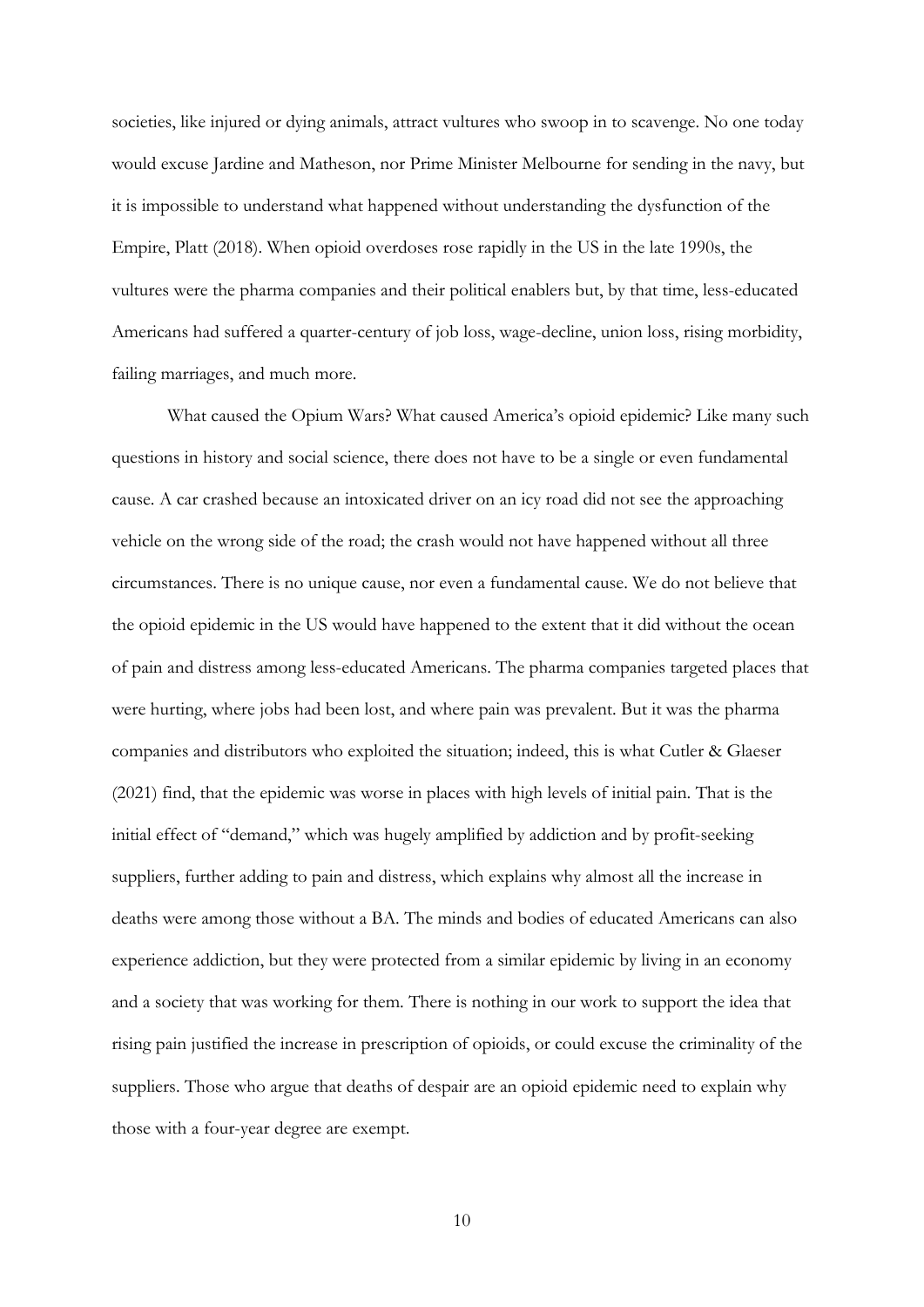As far as policy is concerned, stopping the distribution of drugs is an obvious immediate priority, Currie & Schwandt (2020). But even if that immensely difficult task were to be achieved, it would not eliminate—although it might reduce—the underlying despair, the suicides, and the abuse of alcohol.

The activities of the drug industry have also shaped geographical differences in the patterns of deaths, even if the broad upstream risk factors are similar. In the face of despair, different people with different beliefs and backgrounds will respond differently, so that, for example, Tennesseans—a largely dry state—and Mormons in Utah will not abuse alcohol, though they are not protected against drug overdoses. Men tend to kill themselves with guns, and women with pills, but that does not cause us to deny that both are suicides. We do not therefore accept the argument by Ruhm (2021) and Simon & Masters (2021) that different geographical patterns of the details of deaths of despair disprove a common underlying cause, see also the similar defense by Siddiqi & Sod-Erdene (2021). Contingent factors, including beliefs and customs, as well as the activities of pharma and distributors, will be important in translating despair into death.

### **MORTALITY AND EDUCATION**

A good way to assess the relationship between education, race/ethnicity, sex, and mortality in the US is to track the age-adjusted mortality rate of adults ages 25 to 74. This is a convenient measure that summarizes changes in mortality while holding the structure of the population constant over time. By age 25, most adults have completed their formal education; whether or not someone will graduate from college is not knowable at birth.

Mortality rates for the period 1992 to 2019 are presented in Figure 1, with men in the left panel and women in the right, for BNHs (in green) and WNHs (in blue), separately for those with and without a four-year degree.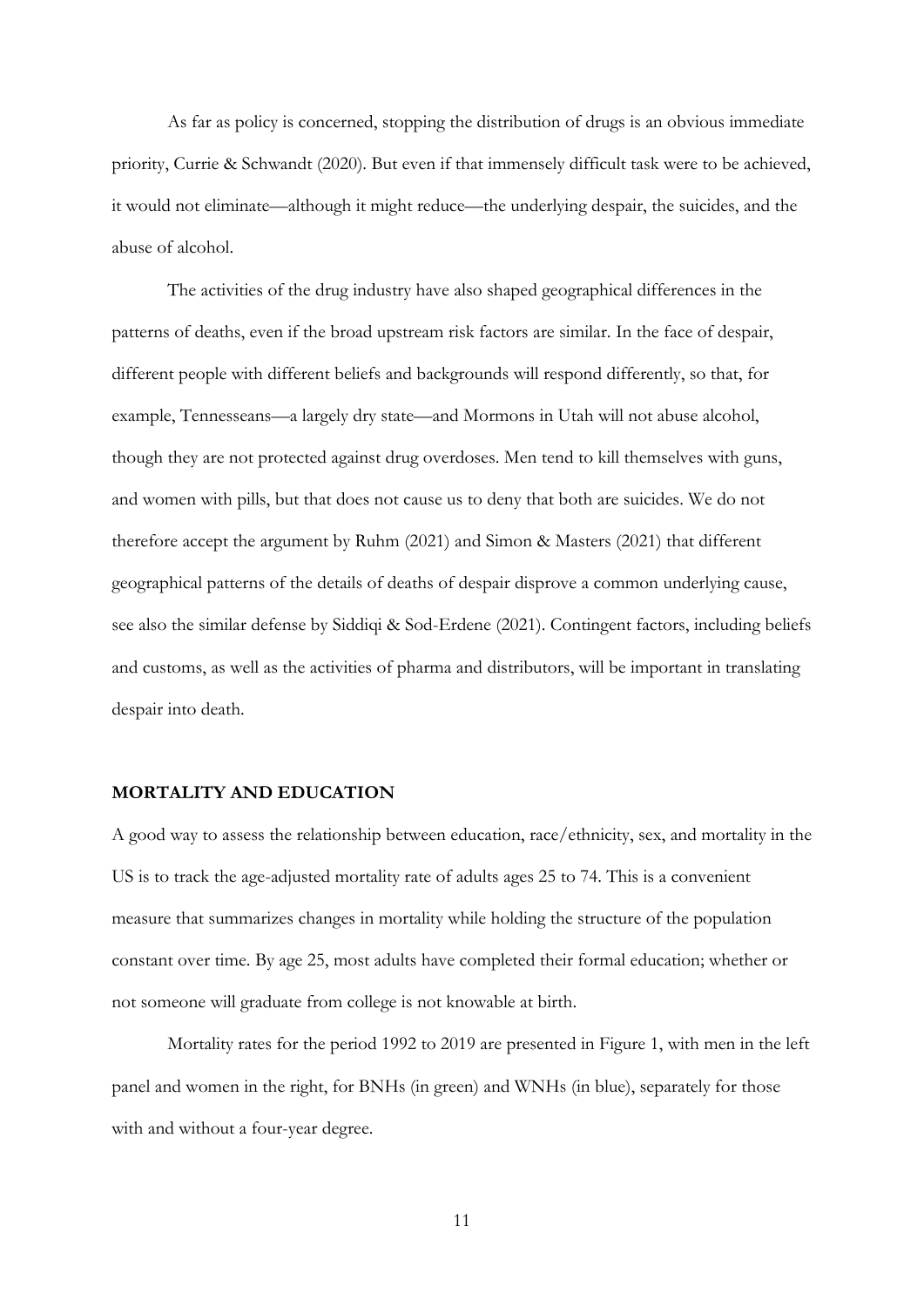

Those with a BA have lower mortality rates than those without, and the gaps between those with and without have widened markedly since 1992, something that is true for both Blacks and whites. As educational gaps have widened, racial gaps have narrowed, so that Blacks with a BA are now closer to whites with a BA than they are to Blacks without a BA, the opposite of the situation in 1992 and up to around 2000. Even so, Blacks continue to have higher mortality rates than whites—as has been true as far back as data have been collected—though the college degree is becoming more important relative to race. Non-college educated whites, particularly non-college educated white women, have done particularly badly in recent decades; the relatively poor outcomes for women come from the fact that progress against mortality from cardiovascular disease, which has been the main driver of mortality decline for many years, has relatively favored men because men were (and are) more likely to die from it.

Our finding of widening mortality gaps by education for Black men and women over the period 1992 to 2019 stands in contrast to the conclusion drawn in NASEM (2021), who report that "[a]lthough less-educated working-age Blacks also experienced higher mortality relative to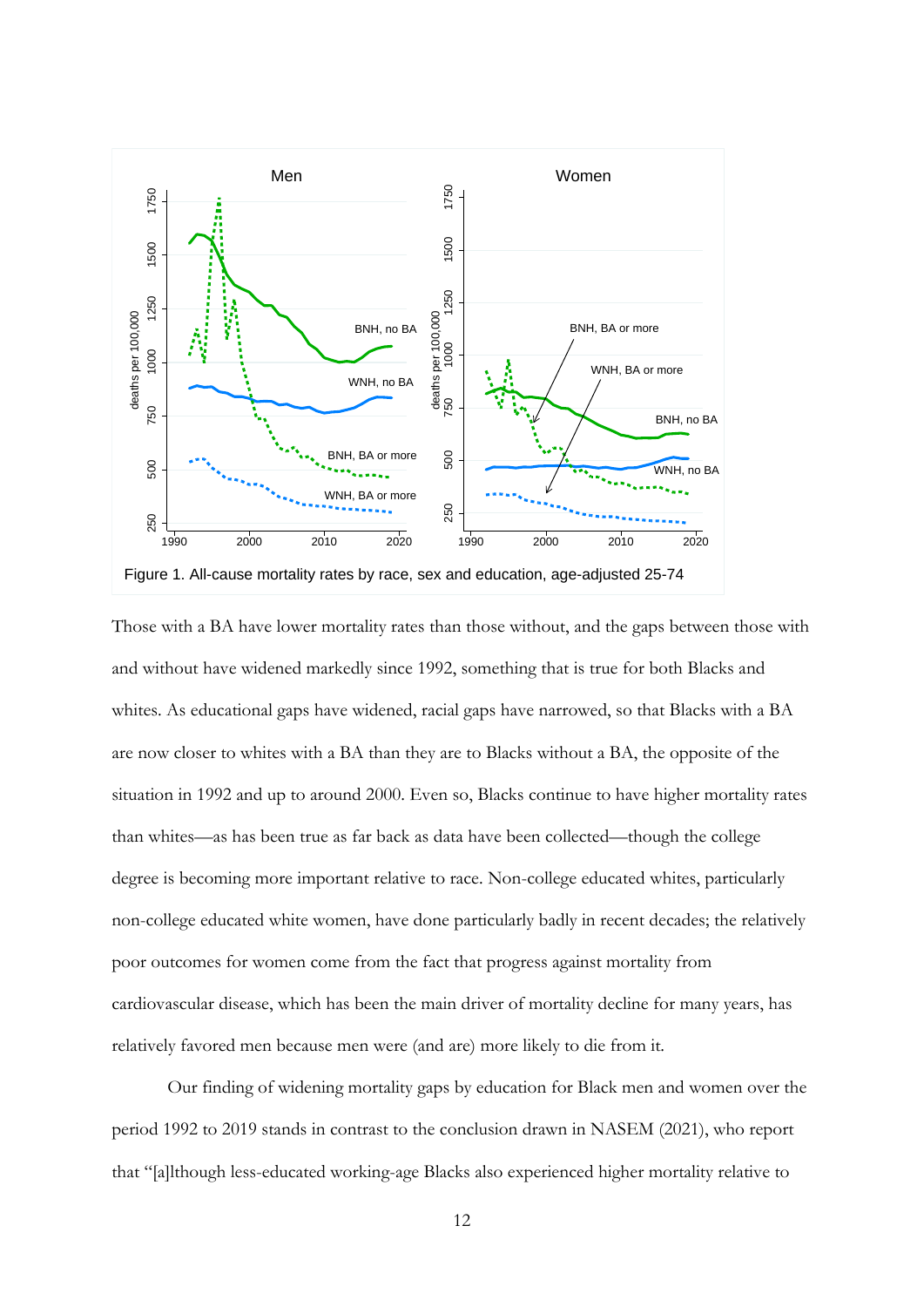working-age Blacks with more education, this disadvantage remained largely stable between 1990 and 2017" (NASEM 2021, p. 86).

The educational divide in Figure 1 is driven mostly by the educational divide in deaths of despair together with what has happened to cardiovascular disease. Really bad things begin to happen after 2010, when all-cause mortality rates started to rise for those without a BA, though they continued to fall for those with a college degree, albeit more slowly. The marked progress made between the early 1990s and 2010 in closing the Black-white mortality gap stalled in the early 20-teens, particularly for men. This is when the opioid epidemic moved into African American and Hispanic communities, around the time that physicians pulled back on legal prescriptions of painkilling opioids, igniting a secondary epidemic of illegal street drugs, first heroin, then fentanyl, then fentanyl mixed with cocaine, heroin, or methamphetamines, deadly combinations that spread irrespective of race, but with the BA continuing to act as a talisman against overdose deaths.

The spread of death to the non-white communities is mostly from drug overdoses but not exclusively so, as we have seen with suicides. Deaths of despair among BNHs and among Hispanics began to rise after 2010; like those for WNHs, the increases are largely confined to those without a four-year college degree. About three-quarters of the increase for BNHs and Hispanics without a BA is accounted for by drug overdoses.

Our analysis using death certificates finds the (age-adjusted) drug-overdose mortality rate of Black non-Hispanics ages 25-64 without a BA was approximately four times the rate of that with a BA from the early 1990s to the early 20-teens. This stands in contrast to the conclusion drawn by NASEM (2021), which states that "the committee's review of the literature showed that there was no difference in drug poisoning mortality by educational attainment among Blacks" (NASEM 2021, p. 5). The arrival of street fentanyl in 2013 had, by 2019, a sevenfold larger impact on the drug mortality rate of less-educated relative to more-educated Blacks.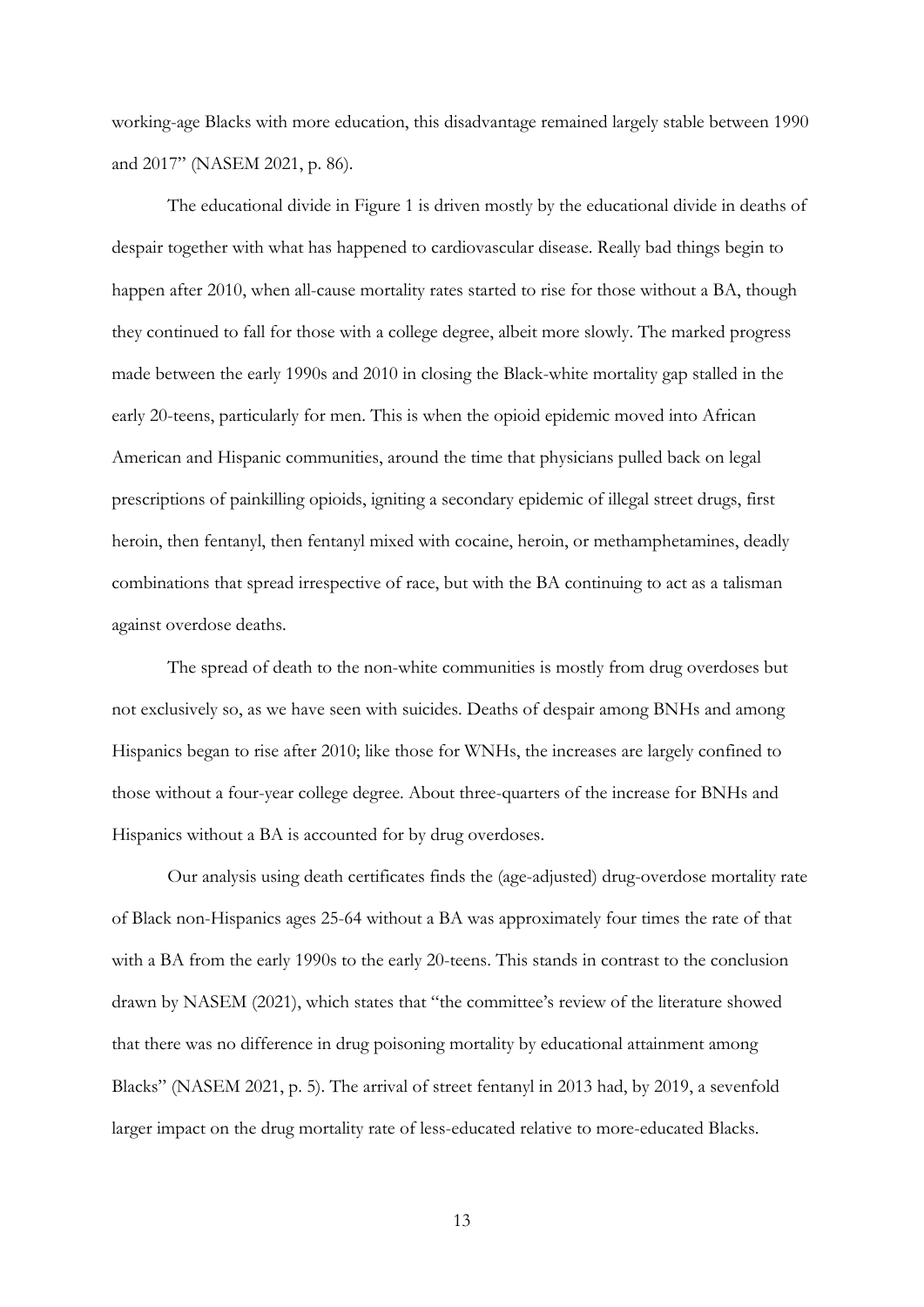### **Linking education and mortality: alternative approaches and findings**

Central to our story are the findings that both deaths of despair and deaths from all causes (as in Figure 1 above) behave differently according to education, with a particularly sharp break between those with and without the four-year degree.

We link education and death using the education levels reported on the death certificates—which also have information on cause of death, place, time, age, sex, race and ethnicity. This procedure has been followed by in a number of important earlier studies including Jemal et al (2008), Meara et al (2008), Olshansky et al (2012), Sasson (2016a, 2016b) and Sasson & Heyward (2019), all of which have documented widening inequalities between educational groups. Even so, the method is not without its critics, including of our work, Ruhm (2021) and NASEM (2021, p. 3), and the latter chose not to use education in their own calculations. Other prominent recent discussions of recent mortality in the US, e.g., Woolf et al. (2018) and Woolf & Schoomaker (2019) also ignore differential trends by education in spite of what we see as their central importance, not only in understanding mortality, but in linking mortality to its social determinants, particularly labor markets and social and familial structure.

The main concern is the accuracy of education reports on the death certificates; the person who (possibly) best knows his or her education is in no position to report, and the funeral director may not be well-informed. (There are similar concerns for the reporting of race and ethnicity.) The worst misclassifications appear to involve whether people graduated from high school, with fewer misclassifications for BA status, Rostron et al. (2010). In addition, after 2003, there was a gradual change that replaced years of education with highest grade attained. Our work uses the binary outcome of BA or not (or 16 or more years of education), so that misclassification will attenuate the differences in mortality rates between the two groups, and cannot create such differences where they do not exist. Other researchers, notably Montez et al. (2011), Montez & Zajacova (2013) and Hendi (2017) have used the mortality follow-up to the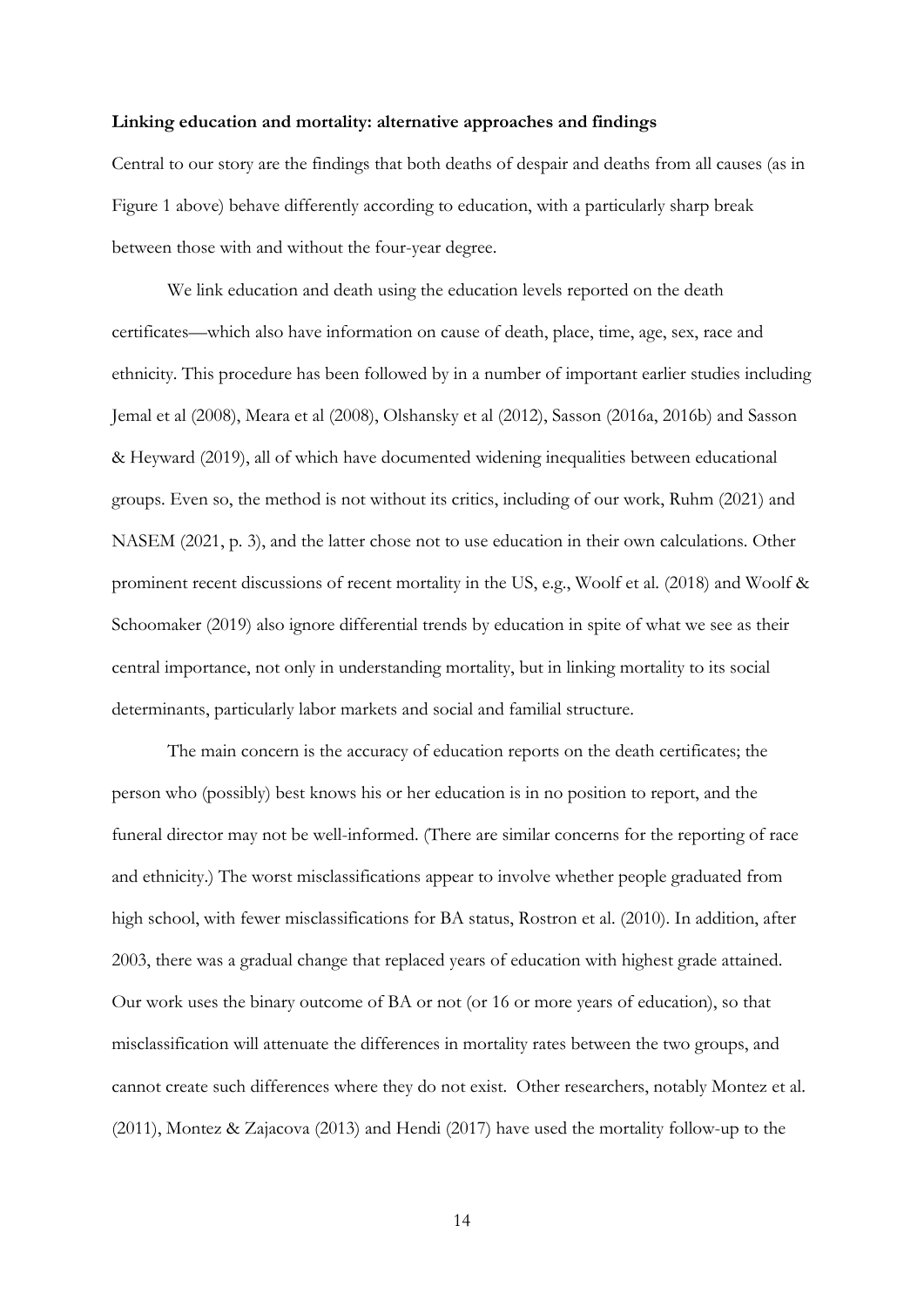National Health Interview Survey, in which respondents to the surveys are matched to the death records. These studies also found widening educational inequalities in mortality.

These follow-up methods can take advantage of the substantial amount of health information in the baseline survey, and can use the respondents' own report of education; unfortunately, these too are error prone. Our calculations using the Current Population Survey show the fraction of people reporting a BA tends to increase with age within a birth cohort, by about 1.3 percentage points each decade of age after age 35, an increase too large to be explained by selective mortality. Beyond that, the NHIS and other household or individual surveys exclude the institutionalized population, the homeless as well as those in the military, in prison, or in elder-care facilities, so that mortality is understated and life expectancy overstated. Perhaps most seriously for our current purposes, because the original surveys and their follow-ups are small, they can only track broad mortality patterns, not specific causes of death such as deaths of despair.

Small samples are not a problem when there are complete administrative data, as used by Chetty et al. (2016) who use 1.4 billion tax records merged into the mortality data; this work has revealed important and previously unknown patterns of mortality and income across space, but cannot provide information on magnitudes not known to the tax authorities, such as race or education. Two recent studies overcome this difficulty as well as the small sample problem. Miller et al. (2021) and Olfson et al. (2021) merge into the death records the respondents from the American Community Survey (ACS), which has several million respondents each year. Olfson et al. (2021) focus explicitly on deaths of despair, and follow 3.5 million respondents in the 2008 ACS from 2008 through 2015. We can use their results, not only to check our own findings using education information that is self-reported, but to extend them based on the much richer sociodemographic information at baseline. On education in particular, the college degree is strongly protective against a death of despair, as well as for each of suicide, poisoning (drug overdose), and liver disease separately. As in our book, it is the BA that makes the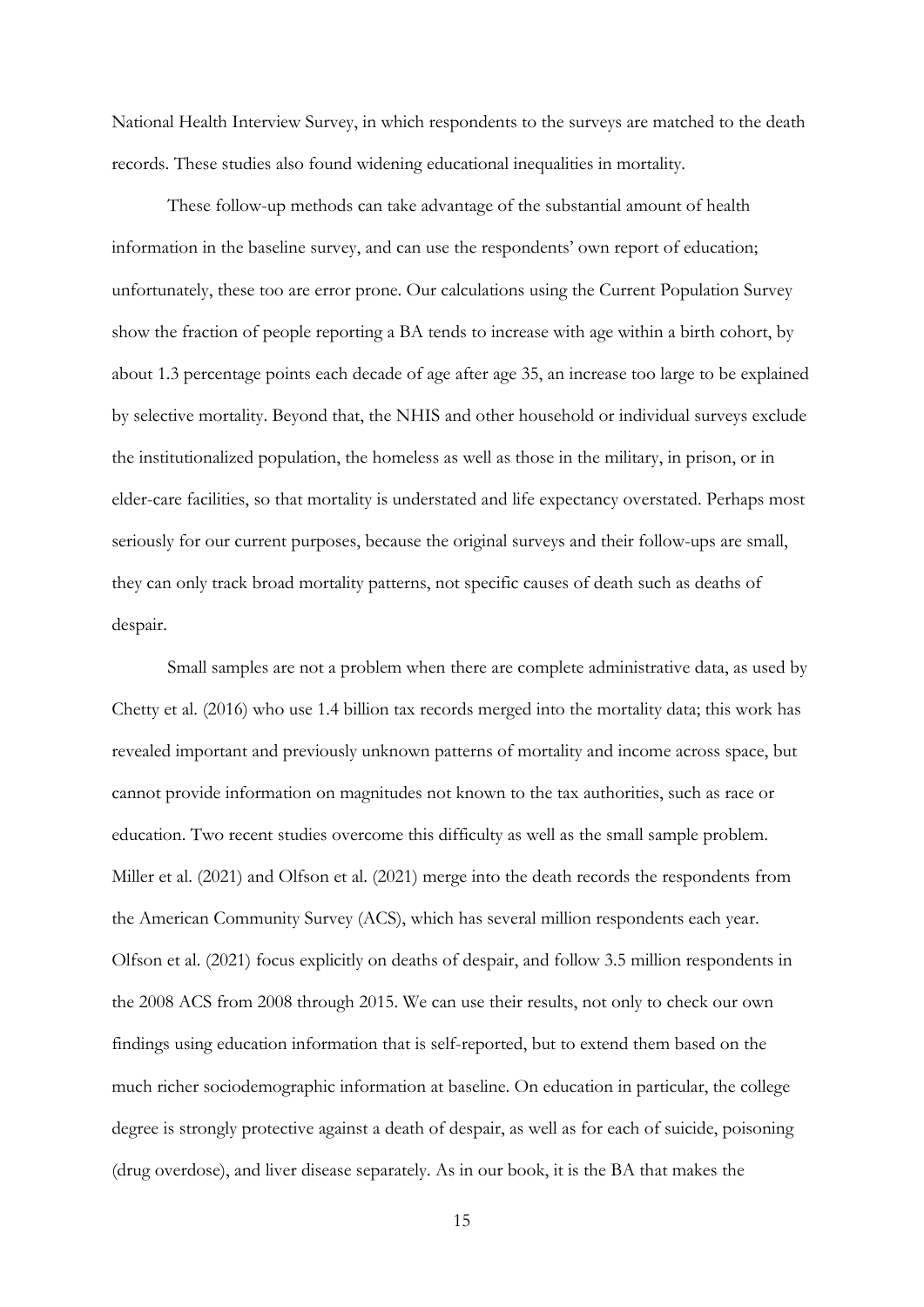difference, with similar higher hazards for high school or less and for some college; some college helps, but outcomes are closer to those with a high-school degree than to those with a four-year college degree.

Olfson et al. (2021) also document at the individual level the hazards associated with factors that we have shown are trending adversely for those without a college degree, not being employed—which is not the same as being unemployed—marital status other than being married, functional disabilities of various kinds, and low income. In our work, we have documented the deaths, as well as the increase in the adverse factors; Olfson et al. (2021) fill in the missing link by showing that individuals experiencing these setbacks are indeed more likely to die a death of despair. Given that the prevalence of the adverse factors is increasing, the findings predict an increase in deaths of despair. Olfson et al. also document other precursors, e.g., military service is a risk factor for suicide and drug deaths. With some differences, there is broad similarity of risk factors across the three kinds of death, particularly not having a college degree, having low income, and being male. One important factor has been much misinterpreted in the literature is rurality. Rural residence is protective against drug deaths and liver disease, but a risk factor for suicide, presumably because of the long-standing and well-researched additional suicide risk in places with low population density.

A final comment on the measurement of education: in most rich countries, including the US, educational levels have been rising over time. According to the US Bureau of the Census (2021), in 2019, 36 percent of Americans aged 25 or older had completed at least four years of college, compared with 26 percent in 2000, and 11 percent in 1970. At the other end of the scale, only 10 percent of Americans did not have a high school diploma in 2019, compared with 16 percent in 2000, and 45 percent in 1970. Clearly, the people with a BA today are different from those with a BA in 1970. Demographic change is particularly dramatic for those without a highschool degree. When it was normal not to finish high school, many talented and ambitious people did not do so, whereas today, those not graduating are much more negatively selected,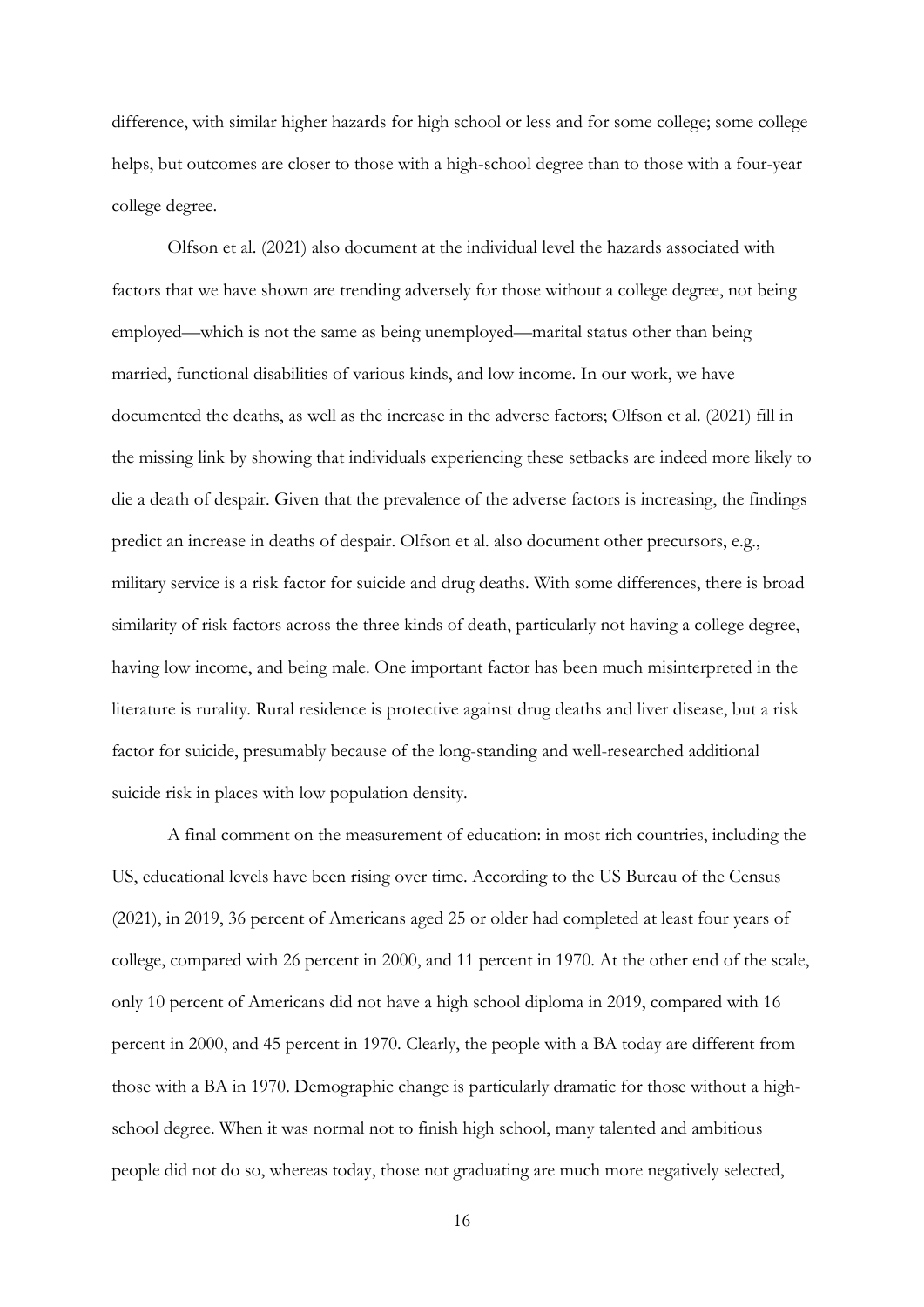not only on ability, but likely on health. By the same token, college graduates today may be less selected on ability or social background than used to be the case. This kind of selection means that, when we look at health outcomes for different educational groups, selection effects are part, perhaps an important part, of what we are observing—certainly so for those without a high school degree.

A useful analogy here is with the longstanding practice in labor economics of calculating the college wage premium, the percentage by which wages of college graduates exceed those of non-graduates. Selection works in the same way for these measures, and the effects of selection are present in estimates of the premium. But labor economists do not do what some papers in the health literature have recently done, which is convert educational qualifications into a percentile in the distribution of schooling, and then study the link with mortality, not by qualification, but by percentile in the education distribution. Geronimus et al. (2019), Leive & Ruhm (2020) and especially Novosad et al. (2020), whose innovative statistical analysis illustrates the technical problems of working with a measure that is not well-defined for many people. To our way of thinking, the conversion solves no problems, and creates new ones, well-illustrated by Novosad et al. (2020). We understand a good deal about what a BA or other qualifications bring in terms of jobs and social status, but nothing at all about what a percentile brings, a measure that most people (or their employers) neither know nor have any interest in. And just as a fixed qualification corresponds to a shifting fraction of the population, so does a fixed percentile correspond to an ever-changing level of qualification. Both qualification and ability, and selection on ability, matter, and there is little choice but to deal with them both, as is done in the literature on education and earnings.

### **Education and mortality in other rich countries**

The phenomenon of rising mortality among less-well educated Americans has had no parallel in Western Europe. While the analysis of deaths of despair and of all-cause mortality by education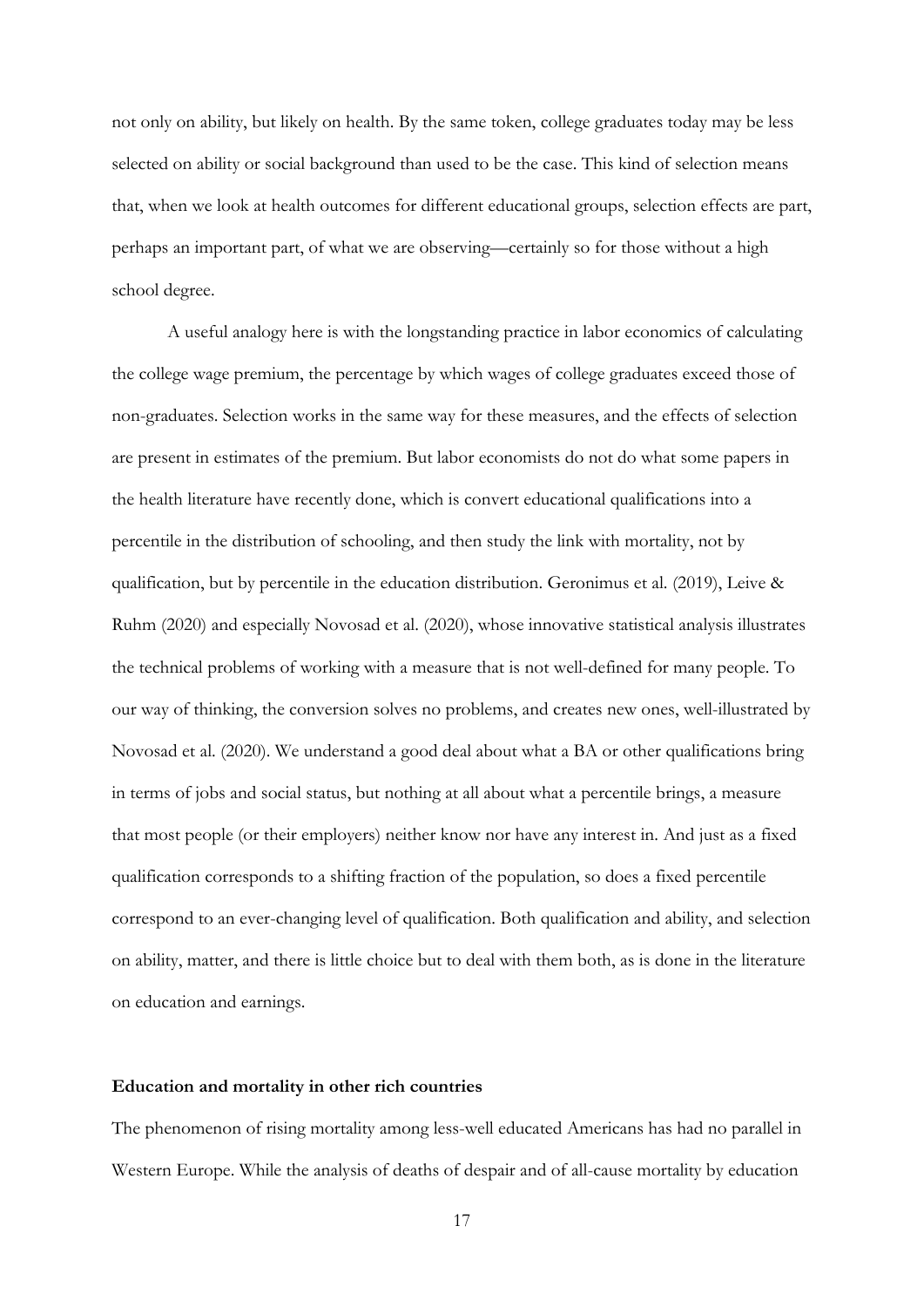is more difficult in other rich countries because education is typically not recorded at death, several countries link mortality to samples from censuses or other administrative records where education is recorded. The linked data can be used to study differences in all-cause mortality by education, or in major causes of death. Excellent work on education and mortality, both all-cause and important specific causes, in Europe has been carried out by Johan Mackenbach and collaborators, particularly Mackenbach et al. (2016) for 12 European countries or regions, and Mackenbach et al. (2018) for 27 European Countries. Mackenbach and his coauthors divide education qualifications into three (sometimes two) categories, low, medium and high, using the harmonized standards of the International Standard Classification of Education, ISCED (1997). These standards are reasonable, although they still face the challenge that there may be critical cutoffs that fulfil the function of the BA in the US, but which differ from country to country, and are not captured by three ISCED-based levels. Even so, these studies are invaluable, and much can be learned from them. As is to be expected, those with more education have lower mortality rates. In most of the countries, age-adjusted mortality rates fell from c1980 to 2014 for all three education levels, and in many countries fell by more for less-educated than for more educated people. But because the larger decreases for the less-educated started from higher baseline mortality rates, the percentage declines in mortality were smaller for the less educated group—a widening in *relative* mortality inequality while *absolute* mortality inequality decreased.

These European mortality patterns are different from, and much more benign than, those in the US, presented in Figure 1, where mortality rates for those with and without a BA are going in different directions. Mackenbach and his collaborators do not find this divergence in any European country in the 21<sup>st</sup> century, but there are six Eastern European countries— Hungary, Czechia, Poland, Estonia, Lithuania and Slovenia—where, prior to 2000, mortality rates were rising for less-educated men while falling for more-educated men. (The same was true for women in two of these countries.)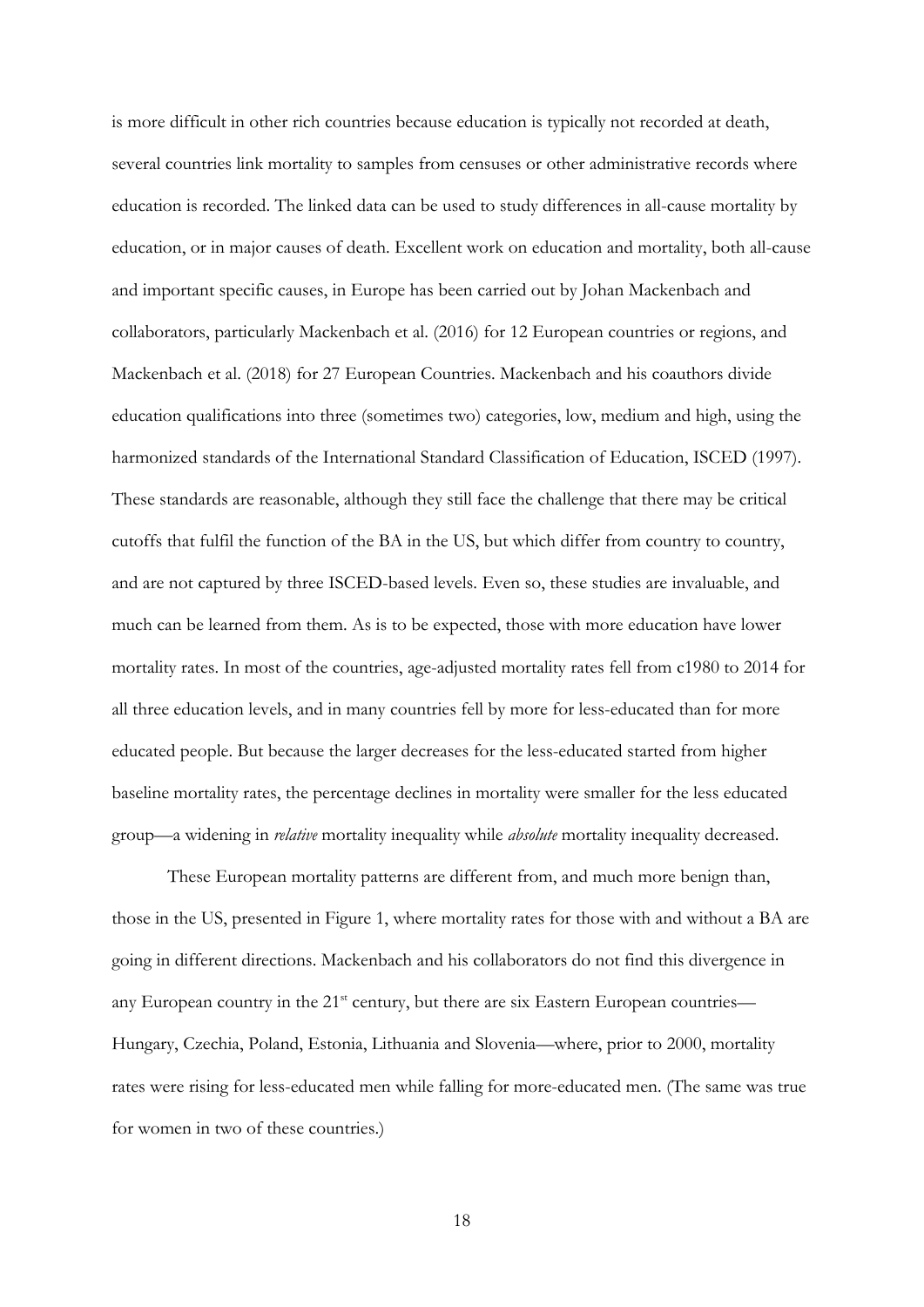It is an extraordinary condemnation of health in the US that its post-2010 mortality patterns show parallels with the events in the post-transition countries of Eastern Europe. Those countries too had very high rates of death from alcohol, suicide, and drug overdoses, which a large and contested literature attributes to social and economic collapse, see for example Stuckler et al. (2009), Cornia & Paniccià (2000).

### **A POLITICS OF DESPAIR**

If the majority of Americans are failing to thrive while a minority prospers, why does the democratic process not work to improve their material and health outcomes? The question is important, not just instrumentally, but substantively, because living in a functioning democracy is good in and of itself, and the lack of effective political voice is one reason to despair. One answer comes from Woolhandler et al. (2021) in a *Lancet Commission* report on public policy and health in the Trump era. They describe a negative feedback loop in which "the neoliberal policies that inflicted economic hardship and worsened health" did not, as might have been expected in a well-functioning democratic state, generate a political demand for better safety nets and health provision, because less-educated whites see such policies as favoring minorities at their expense. Instead, the authors argue, less-educated whites vote for conservative candidates who oppose such programs, candidates who are suspicious of government in general and whose wealthy backers oppose the taxes necessary to pay for such programs. Blacks and more educated whites react in the opposite direction, widening political polarization, which on net favors the right and provides an opening for populist politicians such as Donald Trump. These ideas echo the literature on the loss of white-privilege to minorities, particularly African Americans, and its corrosive effects on white working-class self-respect, health, and voting preferences, Cherlin (2014), Wilkerson (2020), Siddiqui et al. (2019), Metzl (2019). Indeed, McCarthy (2017) argues that the unwillingness of whites to finance healthcare for Blacks was an important reason why the US, unlike other rich countries, has no national health system.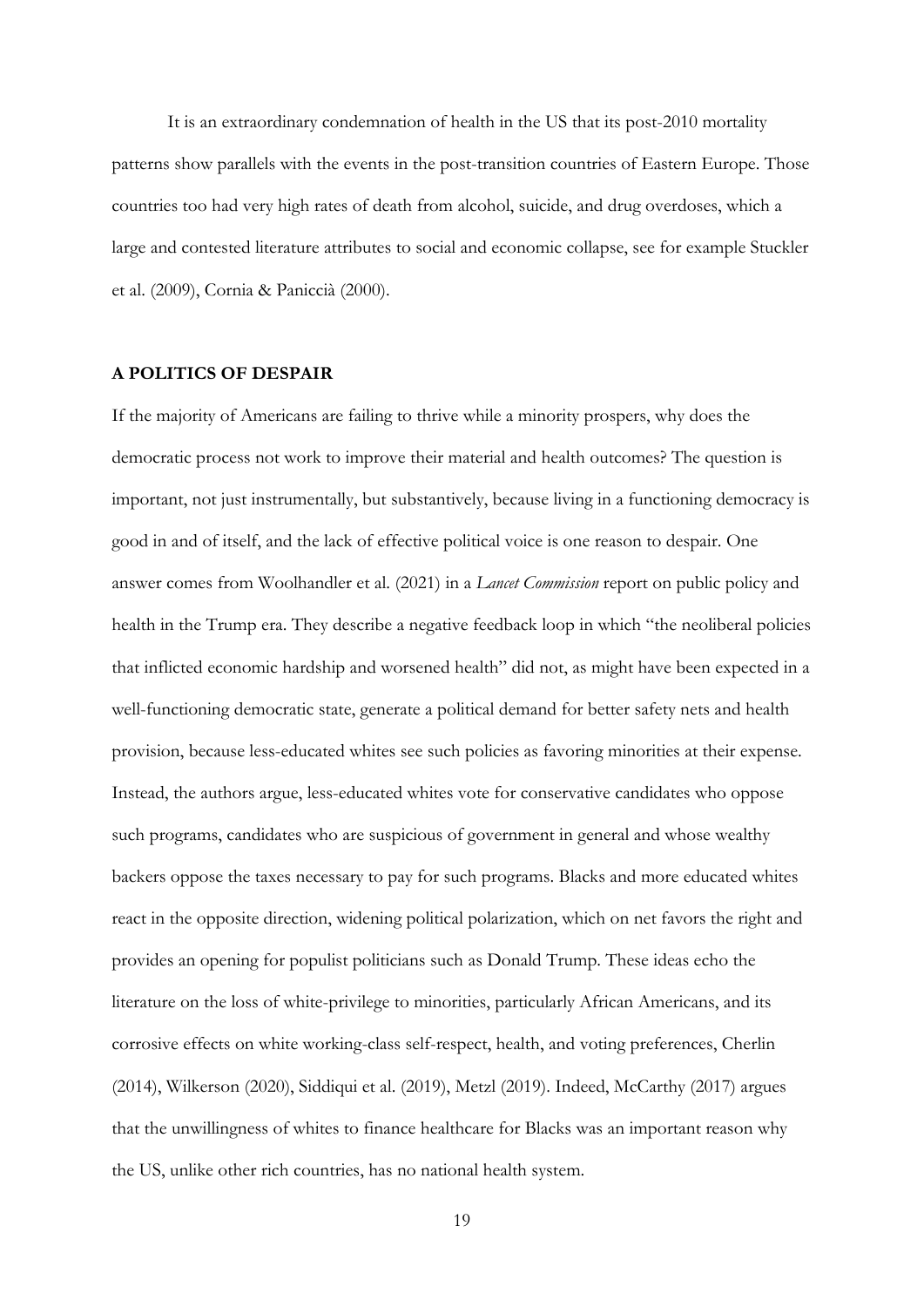This account matches much of the data. Immediately after the Presidential election of 2016, several studies noted correlations between deaths of despair, changes in life expectancy, and the Republican share of the vote, Monnat (2016) and Bor (2017). Bor finds a correlation of –0.67 across counties between changes in life expectancy from 1980 and 2014 and the share of each county's vote going to Trump. There is a similar cross-county correlation between Trump's vote share and the fraction of each county's population that is non-Hispanic white without a college degree, or with a composite of indicators of ill-health, The Economist (2016).

Here it is helpful to track what has happened to education, health, and voting patterns as the economy turned against the white working class. We look across states, where the data on life expectancy is much more precise than at the county level; many counties do not have large enough populations to permit estimates of life expectancy without smoothing or imputation. The changing cross-state relationship between adult life expectancy (life expectancy at 25) and the fraction of the population with a four-year college degree is a good starting point. In 1960, there were few BAs in any state, and the fraction of the state with a college degree was almost uncorrelated with state adult life expectancy. Over time, the fraction of BAs grew, as did the dispersion of education across states, and the fraction of adults with a BA became more highly correlated with adult life expectancy; the interstate correlation increased from 0.05 in 1960 to 0.17 in 1980, 0.33 in 2000, and 0.47 in 2018 (authors calculations from IPUMS data, Ruggles et al (2021) and US Mortality Database (2021)). Education is likely important for state life expectancy, but more-educated states are also richer, have better health-related behaviors, higher tobacco prices, and more complete access to Medicaid, Couillard et al. (2021).

The economy began to turn against the white working class around 1970. Real wages began to decline for workers without a BA, and there was a long slow decline—interrupted but never fully restored during economic booms—of job opportunities for less-educated men, much of it driven by the decline in employment in American manufacturing. Globalization was important, though less important than automation, as was the relentless increase in the costs of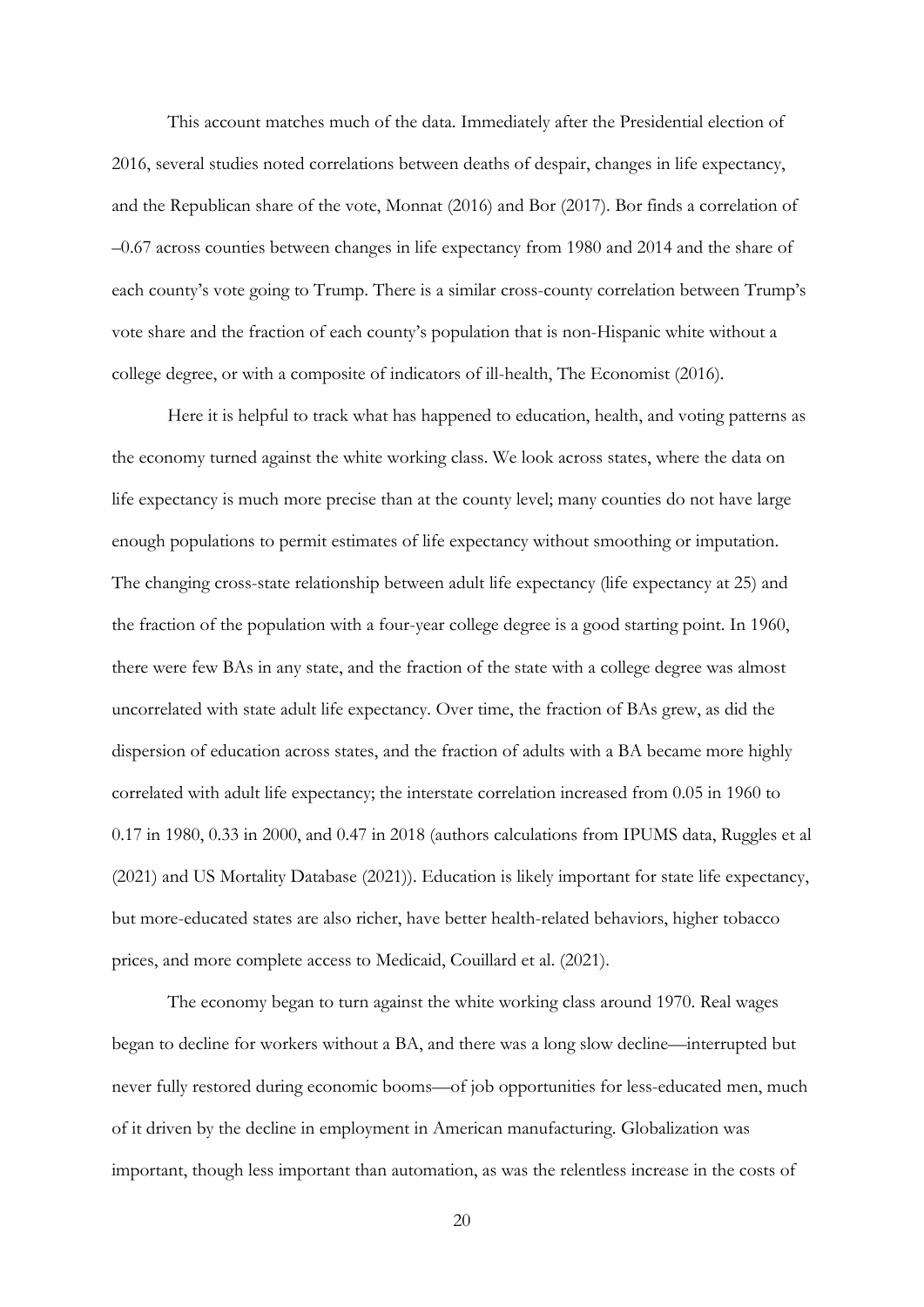healthcare, much of which is paid for through what is essentially a head tax on wages. In our book, we link this decline of work and of earnings to a range of other social and economic dysfunctions and ultimately to morbidity and mortality. Unionization, which had reached its peak in the 1950s, declined to the point where today only 6.3 percent of private sector workers are unionized. Unions raised wages for their members, and to a lesser extent for non-members, provided workers some control over working conditions, and gave them political power both locally and nationally because unions worked with the Democrats to support working-class concerns.

Since the 1970s, there has been a slow rolling and still ongoing divorce between Democrats and the white working class, a divorce that is central to the politics of despair. Especially after the catastrophic 1968 Democratic convention, the party slowly oriented itself away from its traditional working-class and union base towards what it is today, a coalition of minorities and educated professionals. This process is still ongoing, so that, for example, the voters in Pennsylvania, Michigan and Wisconsin that tipped the 2016 election to Trump had already moved away from Obama in 2012 compared with 2008, Monnat & Brown (2017). As jobs were lost, less-educated workers moved to the right, especially but not only in the south, a move that was hastened by the Democratic Party's embrace of minority issues, Kuziemko & Washington (2018).

Slow moving trends make attributing causality difficult, but an important study by Autor et al. (2020) looks at the political consequences of the China shock, the loss of jobs that followed China's admission into the World Trade Organization, which provided a clearly-demarcated exogenous change in the labor market. They document rising political polarization among both voters and donors from 2000 to 2016, but with the move to the left by progressives not large enough to offset the move to the right, nor the loss of the middle, so that moderate Democrats in Congress were on net replaced by right-wing Republicans. Fox News filled the demand for a narrative and played a large role in the process, amplifying a distrust in government in general, a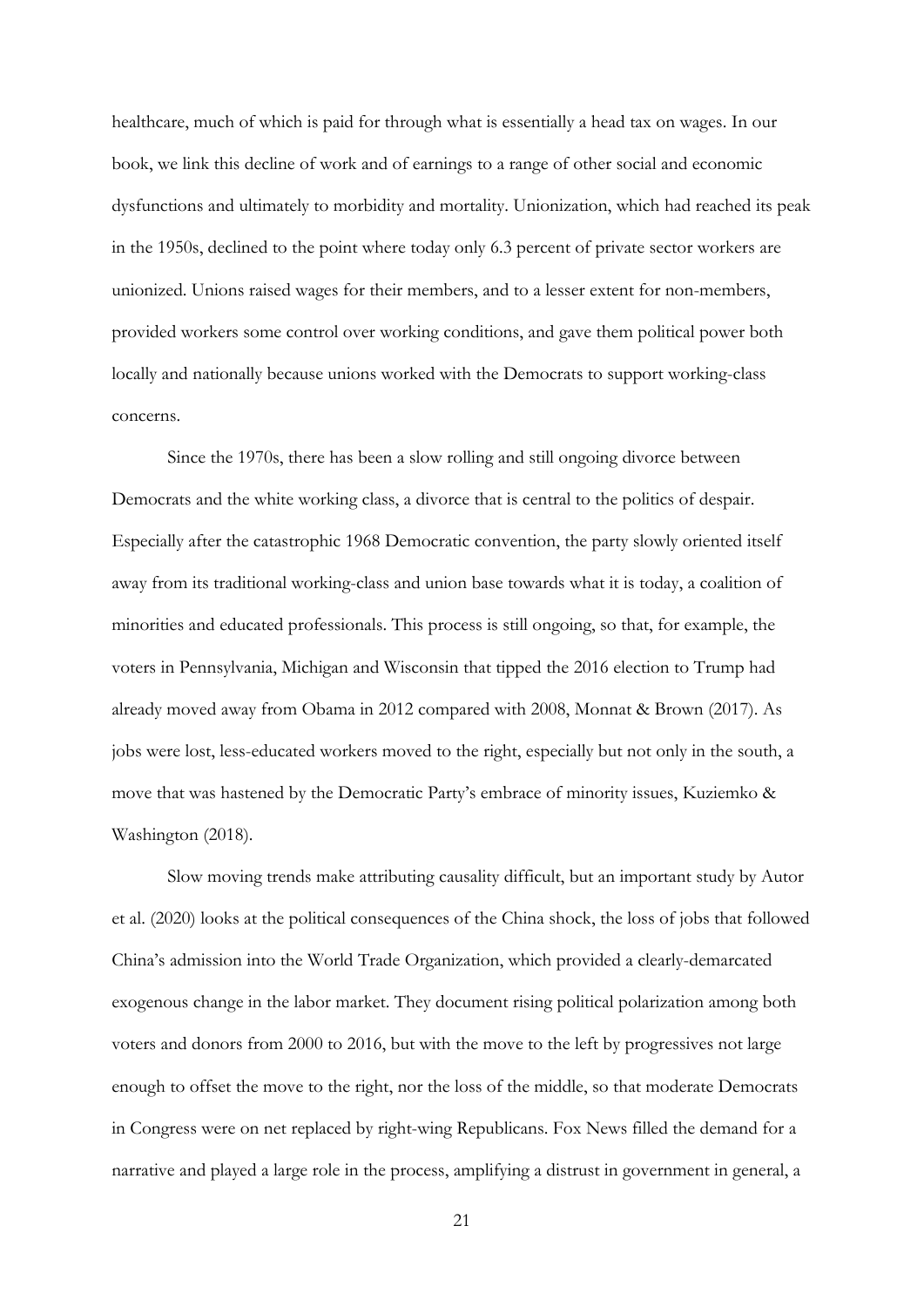distrust that was validated by its failure to preserve their jobs. As Autor et al. (2020) emphasize, their focus on China does not mean the analysis is confined to job loss attributable to China, but it provides a powerful local lens on a much more widespread phenomenon.

States with a higher fraction of more educated citizens are states with higher life expectancy, so the divorce between the Democratic party and the white working class has meant that red states are now less healthy than blue states, a reversal of what was once the case. Figure 2 shows what happened in each Presidential election since 1976, and plots the share of the vote going to the Republican candidate against adult life expectancy, data from MIT Election Data Science Lab (2021) and US Mortality Database (2021).



The interstate correlation goes from (positive) +0.42 when Gerald Ford was the Republican candidate—the healthier states voted for Ford and against Carter—to (negative) –0.69 in 2016, and –0.64 in 2020 (using 2018 estimates of adult life expectancy). The least healthy states voted for Trump and against Biden. (These correlations are similar for life expectancy at birth.) These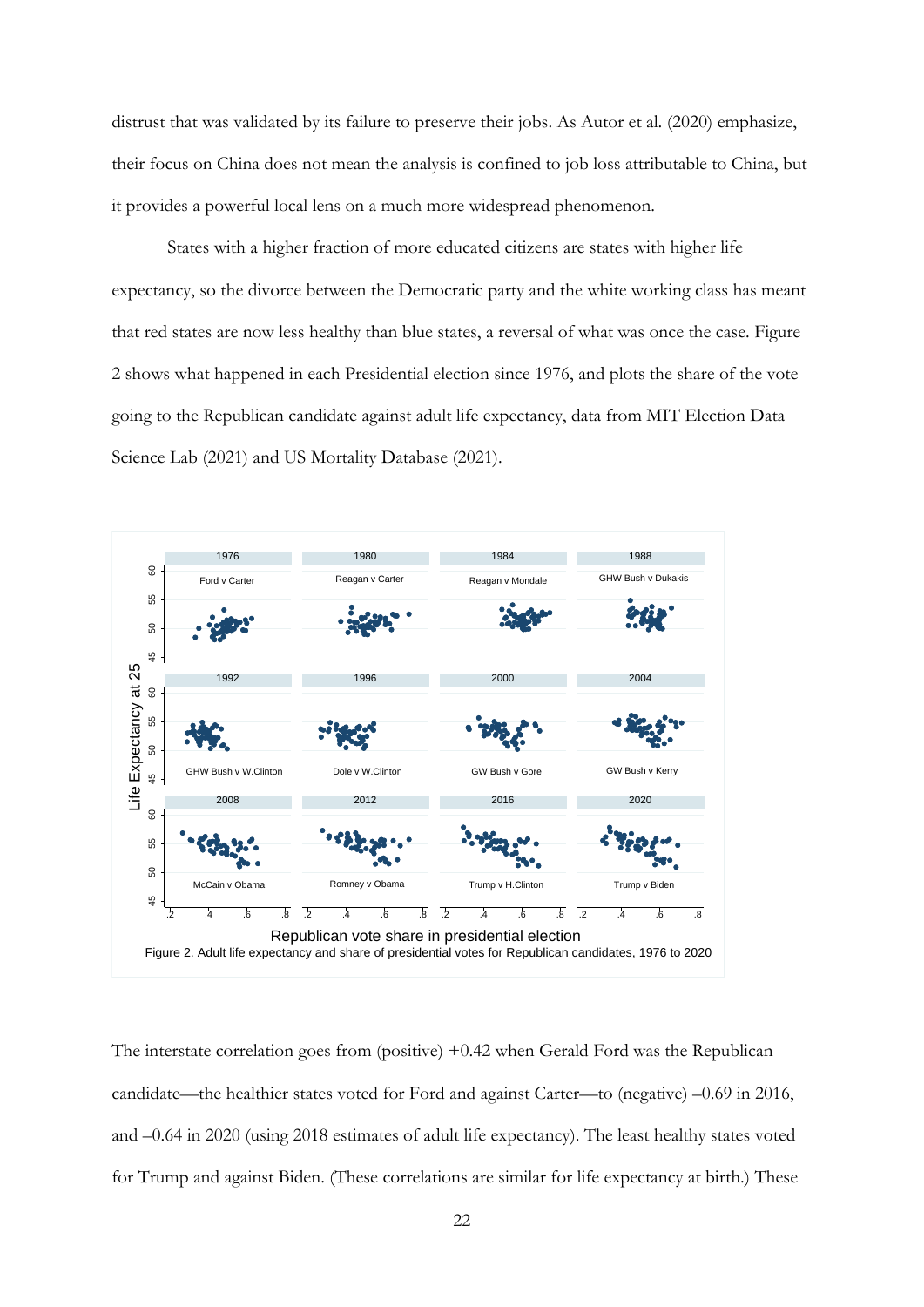recent votes are surely not for a President who will dismantle safety nets but against a Democratic party that represents an alliance of minorities who working-class whites see as displacing them and challenging their once solid if unperceived privilege, and an educated elite that has benefited from globalization and from a soaring stock market based on rising profitability of the firms that have increasingly denied them jobs.

Vaccinations to protect against COVID-19 are a current example of the association between ill-health and GOP voters. By July 2021, the average fully-vaccinated rate in counties that voted for Trump was 35 percent, compared with 47 percent among those who voted for Biden, Kaiser Family Foundation (2021). We currently (August 2021) have the extraordinary situation where leaders of one of America's two main parties are working against mask and vaccination mandates, measures that could save the lives of their supporters. Less-educated Americans have learned not to trust Washington, currently putting themselves in grave danger.

#### **EPIDEMICS COLLIDE: DEATHS OF DESPAIR AND THE COVID PANDEMIC**

The interaction of the epidemic we describe—of deaths from drugs, alcohol and suicide—with the COVID-19 pandemic raises many important questions; here, we discuss two. First, did the economic and psychological consequences of the pandemic—mass job loss, anxiety, and depression—lead to a spike in deaths of despair? The obvious reference here is the large literature that positively links unemployment and suicide, given that between February and May 2020, more than 20 million non-farm jobs were lost and the official unemployment rate rose from 3.5 percent to 13.3 percent. Anxiety and unemployment may also have increased the demand for drugs and alcohol and limited the availability of treatment. Second, how did the educational pattern of mortality play out during the pandemic? The obvious presupposition is that, because less-educated workers are more likely to be in frontline jobs, and because more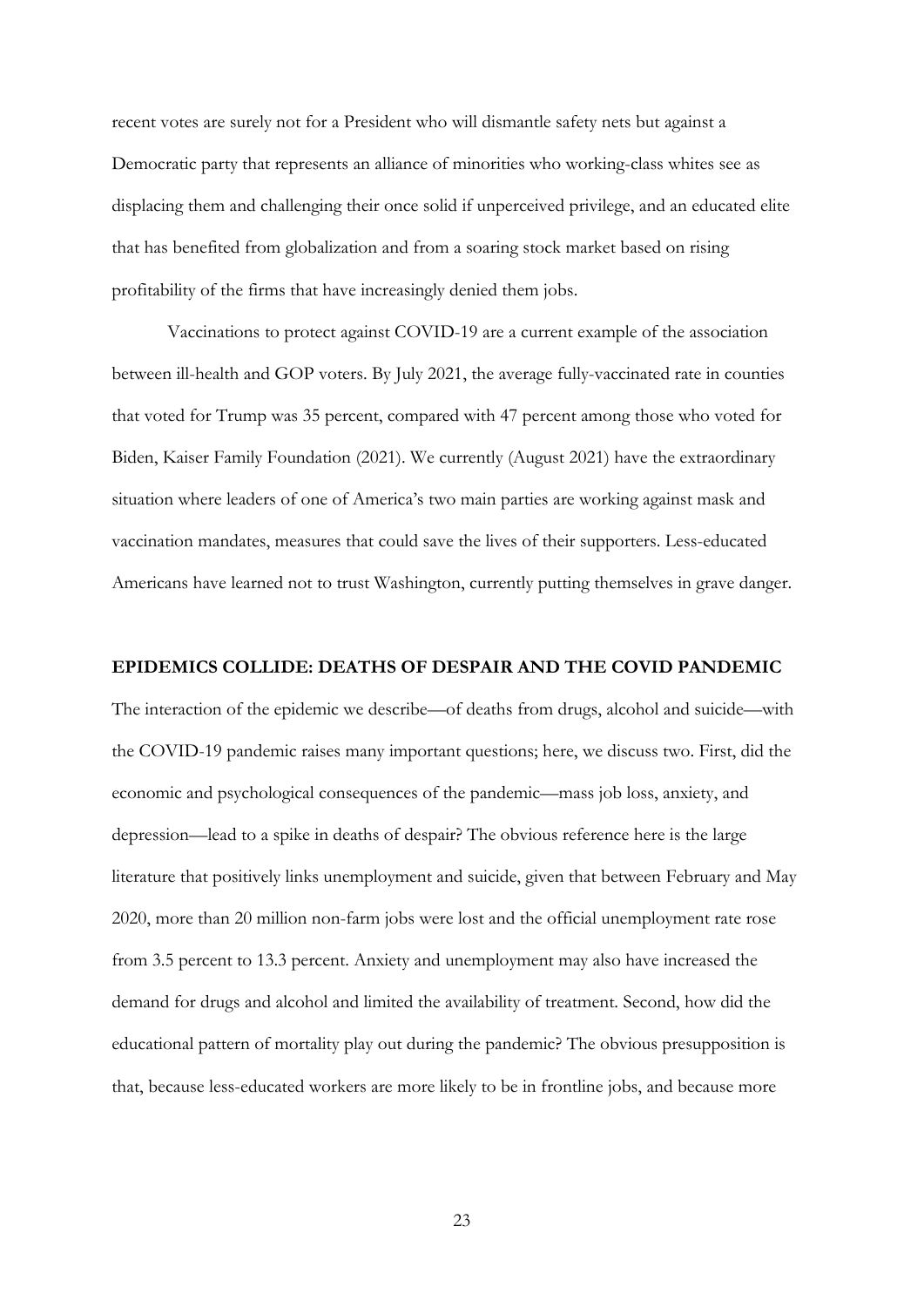educated workers could continue their employment remotely and safely, mortality rates for lesseducated should rise relative to those for more educated.

At the time of writing, the pandemic is less than a year and half old, and the data will be incomplete and provisional for some time. There was indeed an increase in drug overdoses early in the pandemic, but drug deaths were increasing prior to the pandemic, and they fell after May 2020. Suicides fell, and we currently know little about alcohol deaths. Excess deaths in 2020 rose for those with and without a college degree but, remarkably, there was little or no increase in the relative mortality rates of less-educated to more-educated Americans in 2020 over 2019.

In May 2020, Alex Azar, Secretary of Health and Human Services, presumably advised by the administration's economists, argued in the Washington Post that reopening the economy was necessary, not just for income and employment, but for health, because unemployment would bring suicides and opioid deaths, citing studies that estimated that each one percent increase in unemployment increased suicides by one percent, Reeves et al. (2012) and opioid overdose deaths by three percent, Hollingsworth et al. (2017). That these predictions were borne out in fact is claimed for deaths of despair by Mulligan (2020), and for opioid overdoses by the fact that drug overdoses reached 93,331 in 2020, more than 20,000 deaths higher than the previous record of 70,630 in 2019. However, the full story is a good deal more complex.

The Reeves et al (2012) finding on suicide and unemployment is replicated by Philipps & Nugent (2014). Both studies use evidence from US states; Reeves et al. use data from 1999 to 2010, and Philipps & Nugent from 1997 to 2010. Figure 3 shows the unemployment rate from 1992 to 2019 together with the mortality rate from deaths of despair; the suicide component of these deaths rose steadily over the period. If we confine ourselves to data from the late 1990s until 2010, there is a strong positive relationship between suicide and unemployment—both are trending upward—and it is those coincident trends, disaggregated to the state level, that underlie the previous results. After 2010, unemployment fell steadily as the economy recovered up to the pandemic, but there was no diminution in the inexorable rise in suicides. This disconnect, a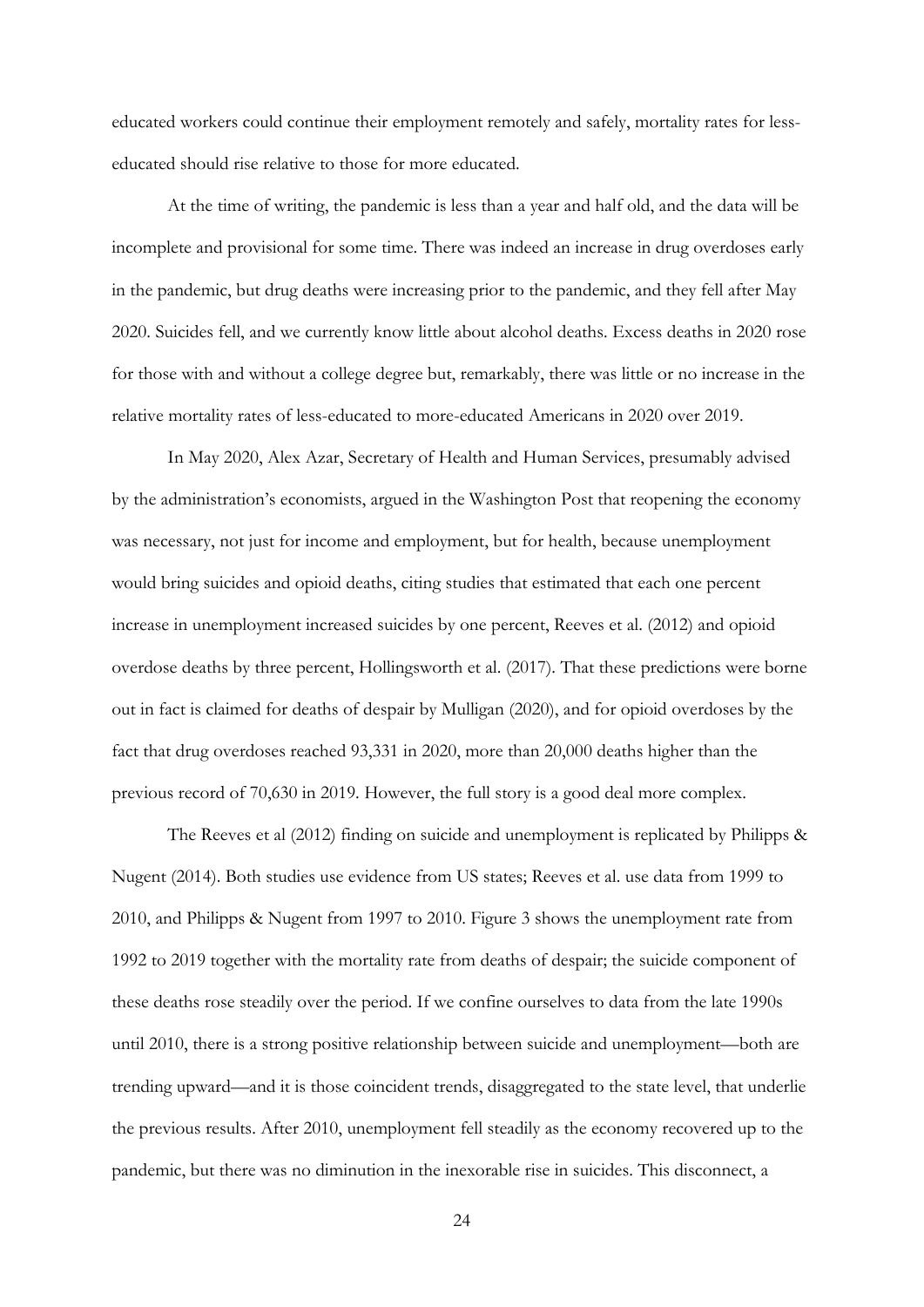change from the previously documented pattern, was known well before the pandemic and should have been a warning against predictions that lockdowns would drive up the national suicide rates.



The Hollingsworth et al. paper on opioids is irrelevant for a different reason, which is that they include year fixed-effects in their state level regressions. This is equivalent to netting out all macro effects from their evidence, so that whatever their evidence at the state level, the macro countrywide relationship between drug deaths and unemployment has been deleted prior to their analysis, so that their state-level results cannot be used to predict the national toll from drug deaths associated with the pandemic. Indeed, their Figure 1 shows drug deaths continuing to rise as unemployment fell after 2010. The figures in our book, as well as in Case & Deaton (2017a), show that deaths of despair, the sum of suicides, overdose deaths, and alcoholic liver disease, were rising before the Great Recession, rose at the same rate during the Great Recession, and rose at a faster rate after the Great Recession. The unemployment rate over the recession,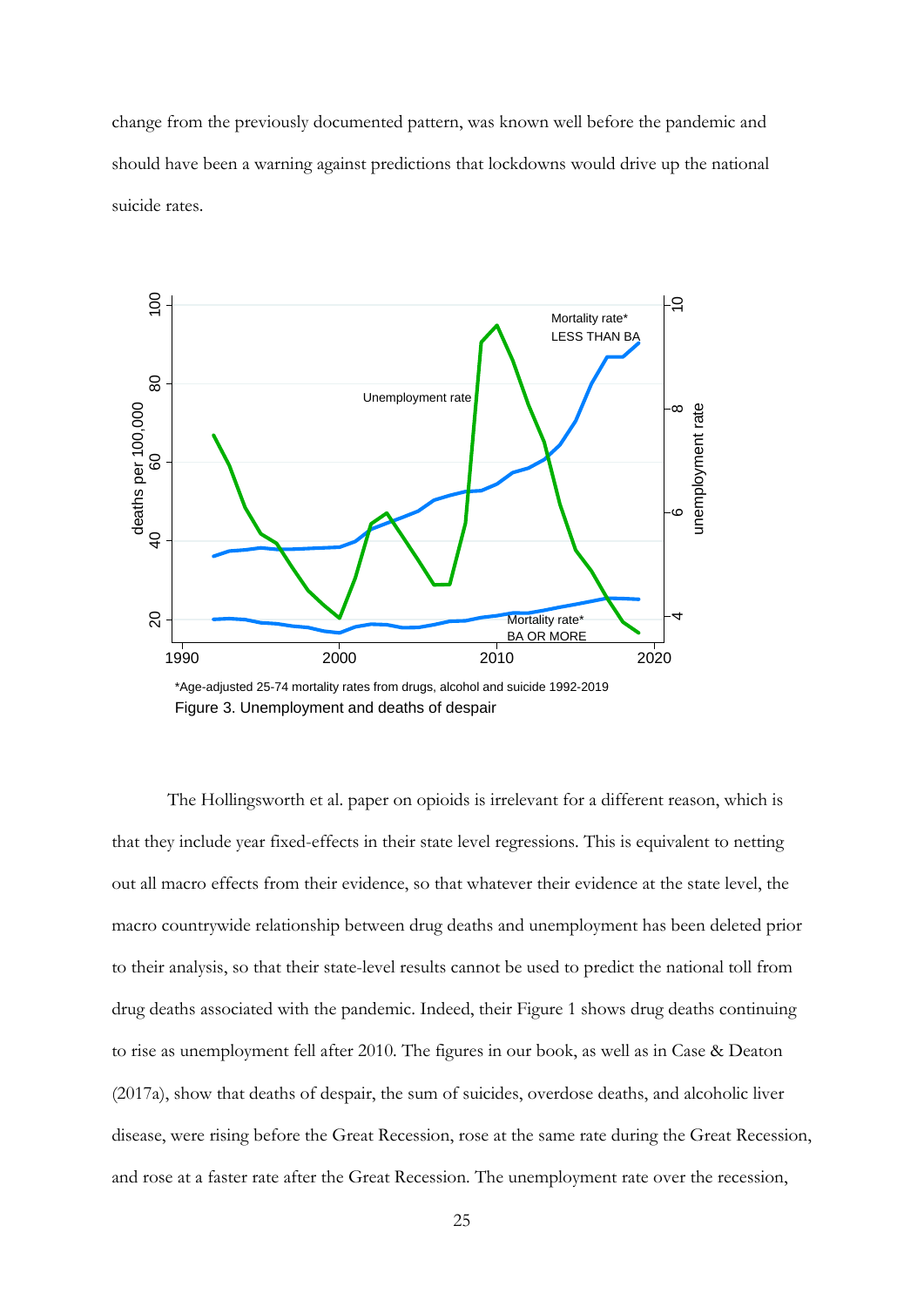which rose from 5 percent in January 2008 to 10 percent in October 2009 and then slowly declined until 2019, had no perceptible effect on deaths of despair, which continued their relentless rise, see Figure 3.

Given that the aggregate time-series relationship between suicide, drug deaths, and unemployment had already ceased to exist, it is perhaps not so surprising that Azar's predictions did not come to pass during the pandemic. The provisionally estimated suicide rate in 2020 was *lower* than in 2019, with 44,834 deaths as opposed to 47,511 deaths, lower than in any year since 2015, Ahmad & Anderson (2021). Compared with previous years, the decline seems to have been strongest in April and May, slowly reverting to the 2016-2019 average by the middle of the year, Rossen et al. (2021). It is tempting, perhaps too tempting, to take the analogy between the pandemic and war, and to note the well-documented result that suicide falls in wartime, see for example Thomas & Gunnell (2010); however, the social solidarity that is associated with war is hardly a good description of the state of the US in April and May 2020.

Overdose deaths, by contrast, were substantially higher in 2020 than in 2019 or in 2018. There are reasons to expect that the COVID pandemic played a role in this. Connections with trusted drug dealers may have been broken, leaving those purchasing drugs in the hands of sellers more likely to mix drugs with fentanyl. Social isolation may have left users without someone present who could administer naloxone if an overdose occurred. Also, face-to-face 12 step meetings stopped in-person gatherings for some time. But, that said, the increase in drug overdoses began long before the pandemic, increasing slowly through 2019, and then rapidly increasing in February, March, and April, with a peak in May 2020, before falling back to the March level by December, CDC (2021a). The May peak coincides with peak anxiety about the pandemic, but the 2019 increase in overdoses, and initial acceleration in 2020 is too early, and it is unclear why there was the decline in the second half of the year.

Most of the increase in overdose deaths came from synthetic opioids, of which fentanyl is the most important. Some of the increase is likely the spread of fentanyl to the western US; the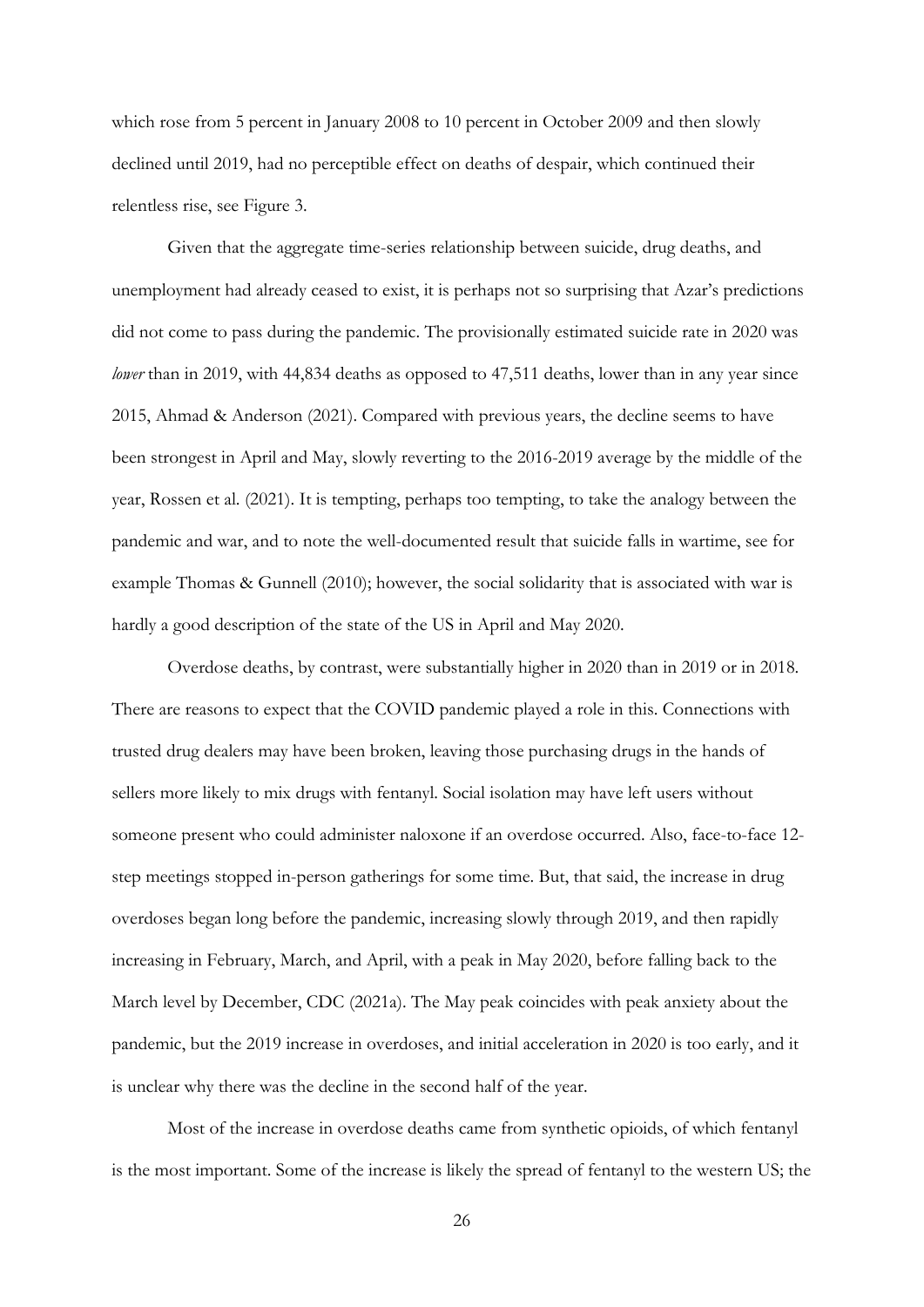share of drug deaths from synthetic opioids has increased from around 20 percent in 2016 to more than 60 percent by end-2020. Mulligan's (2020) calculations are misleading because they compare 2020 with 2018 (a year in which there had been a small downturn in drug deaths), and miss the increase during 2019 and the first months of 2020, which preceded and had nothing to do with the pandemic.

In summary, suicides fell in 2020, at around the time of maximum anxiety during the pandemic, drug overdose deaths rose—but they were already on their way up, though it is certainly possible that the pandemic contributed to that. As of the time of writing, August 2021, we know little about deaths from alcoholic liver disease, although there are many reports of heavy purchases of alcohol—"quarantinis"—during the pandemic (some may be replacing alcohol that would otherwise have been drunk in bars and restaurants) amid concerns that alcohol and other addictions can act as coping responses, Koob et al. (2020). As was true of drug deaths, deaths from alcoholic liver disease had been rising year on year prior to the arrival of COVID, and any analysis of the epidemic's effects will need to make assumptions about what increase in alcohol-related deaths would have occurred in its absence.

In 2020, there were 503,976 more deaths than in 2019, including 345,323 that were officially recorded as deaths from COVID-19, Ahmad & Anderson (2021). Our story at the beginning of this review was one of two Americas, with and without a college degree, and the diverging mortality rates between them. Given that the pandemic posed very different risks for more or less educated Americans, it might be expected that the mortality gap would have widened during the pandemic. The probability of dying of COVID is the product of the probability of infection and the probability of death conditional on infection. Both probabilities are higher for less-educated workers, because of differential exposure and because of higher rates of comorbidities such as obesity or diabetes, that increase the risk of death once infected. Previously disadvantaged Americans, particularly Blacks, Hispanics, and American Indians and Alaskan Natives were disproportionately likely to die, CDC (2021b), Aslan et al (2021). For the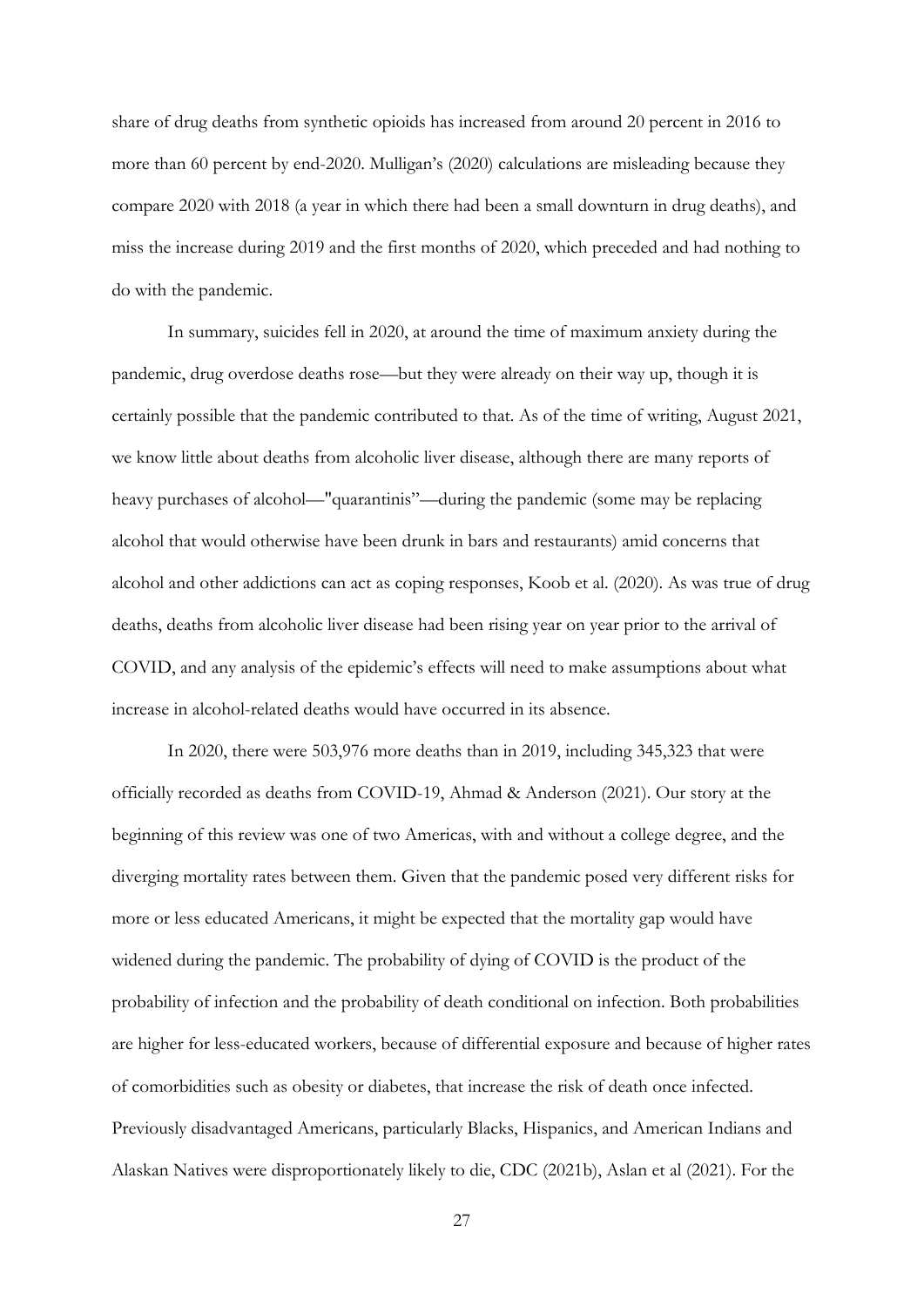current discussion, the issue is what happened by education, a preliminary analysis of which is given in Case & Deaton (2021b). For each of six race/ethnicities, for men and for women, and for older and younger Americans, they find, as expected, that the increase in mortality rate from 2019 to 2020 was, in all cases, higher for those without a college degree. What is much more surprising is the finding that the *relative* mortality rates, the ratio of mortality rates for those without and with a BA, changed hardly at all from 2019 to 2020. While it was true that COVID was much more likely to kill those without a college degree, the relative mortality rates were the same as before the pandemic. It was bad in the pandemic, but it was bad before, a stunning measure of the mortality consequences of not having the degree, even in "normal" times.

### **CONCLUDING THOUGHT**

Growing inequality in America since 1970 includes diverging fortunes for those with and without a four-year college degree. The evidence on growing mortality and morbidity that we first highlighted in 2015 continues up to and into the COVID-19 pandemic. Even if the opioid epidemic is brought under control—itself a very difficult task given that so much of the supply is now illegal—the underlying despair is likely to remain. The prospects for less-educated Americans remain bleak unless there are fundamental changes in the way that the American economy operates.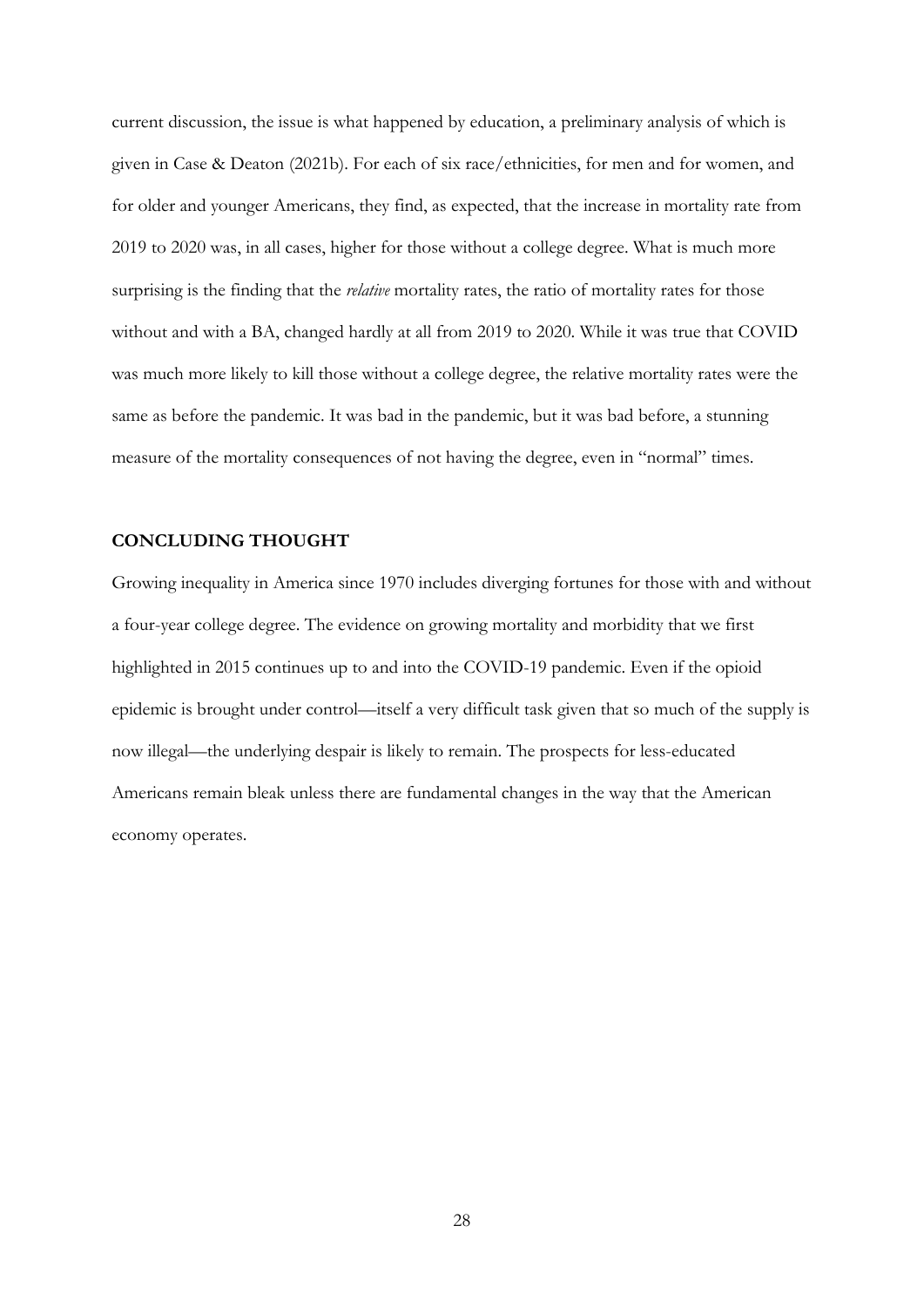#### LITERATURE CITED

- Ahmad FB, Anderson RN. 2021. The leading causes of death in the US for 2020. *JAMA* 325(18): 1829-30
- Alsan M, Chandra A, Simon K. 2021. The great unequalizer: initial health effects of COVID-19 in the United States. *J. Econ. Perspect*. 35(3):25-46
- Autor D, Dorn D, Hanson G, Majlesi K. 2020. Importing political polarization? The electoral consequences of rising trade exposure. *Am. Econ. Rev.* 110(10):3139-3183
- Autor D, Goldin C, Katz LF. 2020. Extending the race between education and technology. *AEA Pap. and Proc.* 110:347-51
- Azar AM, 2020, We have to reopen—for our health, *Washington Post*, May 21.

[https://www.washingtonpost.com/opinions/reopening-isnt-a-question-of-health-vs](https://www.washingtonpost.com/opinions/reopening-isnt-a-question-of-health-vs-economy-when-a-bad-economy-kills-too/2020/05/21/c126deb6-9b7d-11ea-ad09-8da7ec214672_story.html)[economy-when-a-bad-economy-kills-too/2020/05/21/c126deb6-9b7d-11ea-ad09-](https://www.washingtonpost.com/opinions/reopening-isnt-a-question-of-health-vs-economy-when-a-bad-economy-kills-too/2020/05/21/c126deb6-9b7d-11ea-ad09-8da7ec214672_story.html) [8da7ec214672\\_story.html](https://www.washingtonpost.com/opinions/reopening-isnt-a-question-of-health-vs-economy-when-a-bad-economy-kills-too/2020/05/21/c126deb6-9b7d-11ea-ad09-8da7ec214672_story.html)

- Blanchflower, DG, Oswald AJ. 2004. Well-being over time in Britain and the USA. *J. Public Econ.*  88:1359–86
- Blanchflower DG, Oswald AJ. 2019. Unhappiness and pain in modern America: a review essay, and further evidence, on Carol Graham's Happiness for All. *J. Econ. Lit.* 57(2):385-402.
- Blanchflower DG, Oswald AJ. 2020. Trends in extreme distress in the United States, 1993–2019. *Am. J. Public Health* 110(10): 1538-44
- Bor J. 2017. Diverging life expectancies and voting patterns in the 2016 US presidential election, *Am. J. Public Health* 107(10):1560-2
- Case A, 2015. "Deaths of despair" are killing America's white working class, *Quartz*, December 30.<https://qz.com/583595/deaths-of-despair-are-killing-americas-white-working-class/>
- Case A, Deaton A. 2015. Rising morbidity and mortality in midlife among white non-Hispanic Americans in the 21st century. *Proc. Natl. Acad. Sci.* 112(49):15078-83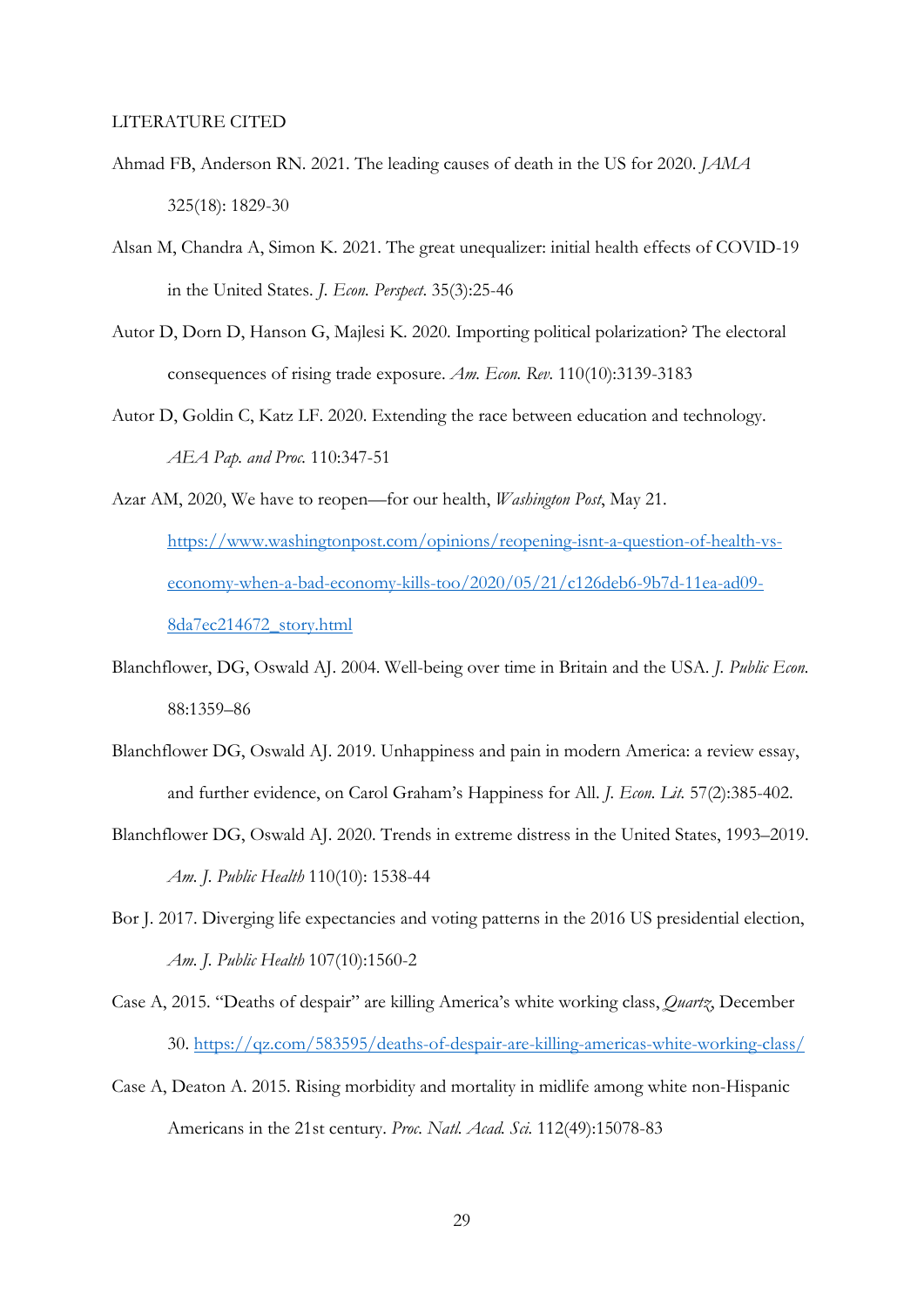- Case A, Deaton A. 2017a. Mortality and morbidity in the 21st century. *Brookings Pap. Econ. Act.* Spring:397-476
- Case A, Deaton A. 2017b. Suicide, age, and wellbeing: an empirical investigation. In *Insights in the Economics of Aging,* ed. DA Wise DA, pp. 307-34. Chicago: Univ Chicago Press
- Case A, Deaton A. 2020. *Deaths of Despair and the Future of Capitalism*, Princeton, NJ: Princeton University Press
- Case A, Deaton A, Stone AA. 2020. Decoding the mystery of American pain reveals a warning for the future. *Proc. Natl. Acad. Sci.* 117(40):24785-9.
- Case A, Deaton A. 2021a. Life expectancy in adulthood is falling for those without a BA degree, but as educational gaps have widened, racial gaps have narrowed. *Proc. Natl. Acad. Sci.* 118(11): e2024777118
- Case A, Deaton A. 2021b. No increase in relative mortality rates for those without a college degree during COVID-19: an anomaly. Med $R\chi$ iv.

<https://doi.org/10.1101/2021.07.20.21260875>

- Centers for Disease Control and Prevention, National Center for Health Statistics. 2021a. Monthly provisional counts of deaths by select causes, 2020–2021. Aug 18. [https://data.cdc.gov/NCHS/Monthly-Provisional-Counts-of-Deaths-by-Select-](https://data.cdc.gov/NCHS/Monthly-Provisional-Counts-of-Deaths-by-Select-Cau/9dzk-mvmi)[Cau/9dzk-mvmi](https://data.cdc.gov/NCHS/Monthly-Provisional-Counts-of-Deaths-by-Select-Cau/9dzk-mvmi)
- Centers for Disease Control and Prevention, National Center for Health Statistics. 2021b. Health disparities. Provisional death counts for coronavirus disease 2019 (COVID-19). [https://www.cdc.gov/nchs/nvss/vsrr/covid19/health\\_disparities.htm#RaceHispanicOr](https://www.cdc.gov/nchs/nvss/vsrr/covid19/health_disparities.htm#RaceHispanicOrigin) [igin\(](https://www.cdc.gov/nchs/nvss/vsrr/covid19/health_disparities.htm#RaceHispanicOrigin)accessed Aug 14, 2021)
- Cherlin AC. 2014. *Labor's Love Lost: The Rise and Fall of the Working-class Family in America*. New York: Russell Sage Foundation.
- Chetty R, Stepner M, Abraham S, Lin S, Scuderi B, et al. 2016. The association between income and life-expectancy in the United States, 2001−2014, *JAMAA* 315(16):1750-1766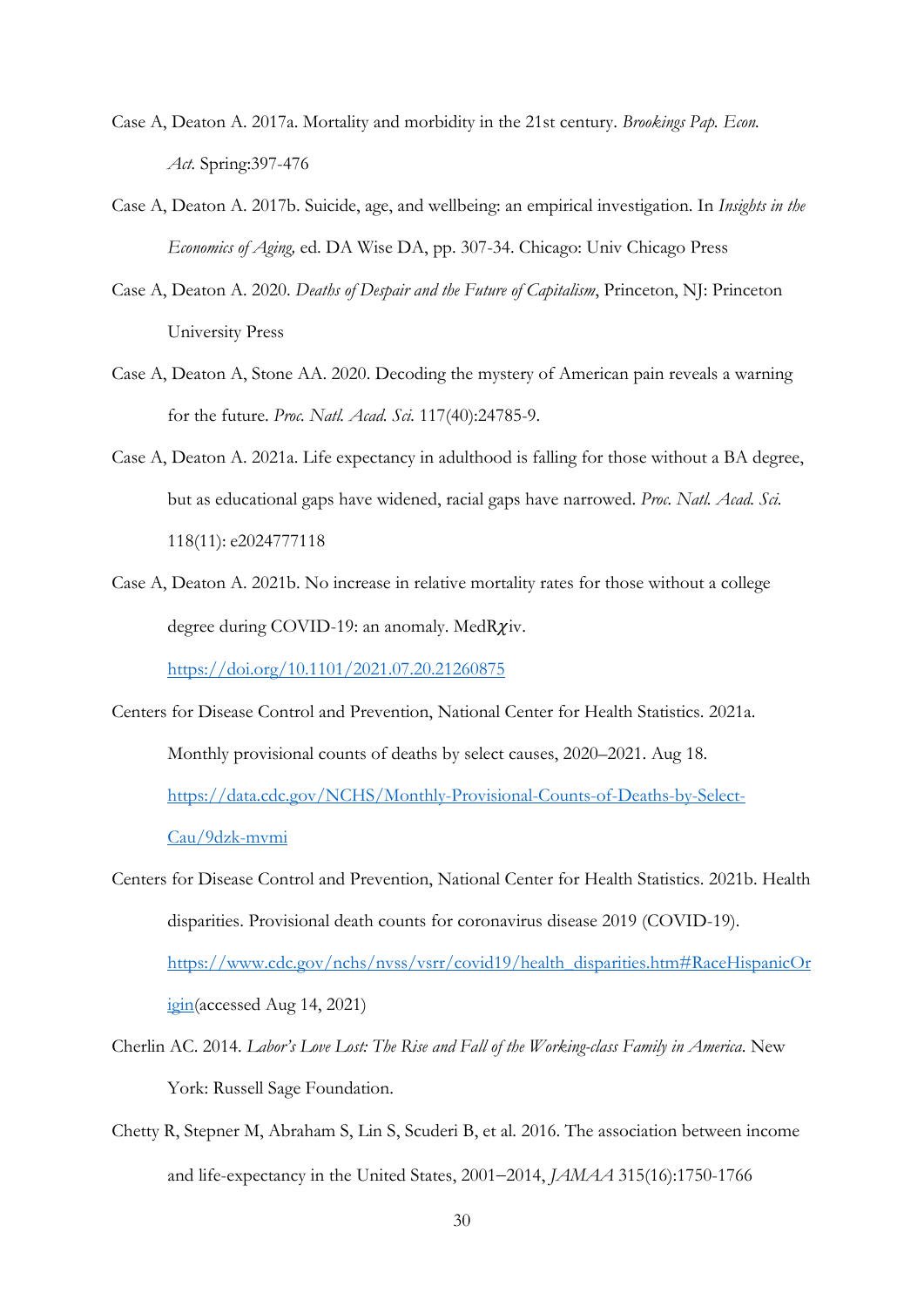- Cornia GA, Paniccià R. (eds) 2000. *The Mortality Crisis in Transitional Economies*. Oxford: Oxford Univ Press
- Couillard BK, Foote CL, Gandhi K, Meara E, Skinner J. 2021. Rising geographic disparities in US mortality. *J. Econ. Perspect*. 35(4): In press.
- Currie J, Schwandt H. 2018. Inequality in mortality decreased among the young while increasing for older adults, 1990–2010. *Science* 352(6286):708-712
- Currie J, Schwandt H. 2020. *The opioid epidemic was not caused by economic distress but by factors that could be more rapidly addressed*. NBER Work. Pap. 27544
- Cutler DM, Glaeser EL. 2021. *When innovation goes wrong: technological regress and the opioid epidemic*, NBER Work. Pap. 28873
- Deaton A. 2012. The financial crisis and the wellbeing of America. *Oxf. Econ. Pap.* 64(1):1-26
- Deaton A. 2018. What do self-reports of wellbeing say about life-cycle theory and policy? *J. Public Econ.* 162:18-25
- Geronimus AT, Bound J, Waidmann TA, Rodriguez JM, Timpe B. 2019. Weathering, drugs, and whack-a-mole: fundamental and proximate causes of widening educational inequity in U.S. life expectancy by sex and race, 1990-2015*. J. Health. Soc. Behav.* 60(2):222-39
- Goldman N, Glei DA, Weinstein M. 2018. Declining mental health among disadvantaged Americans. *Proc. Nat. Acad. Sci.* 115(28):7290-6
- Goldsmith, SK, TC Pelimar, AM Kleinman, WE Bunney, 2002, eds., *Reducing Suicide: a National Imperative*, Washington, DC. National Academies Press
- Graham C. 2017. *Happiness for All? Unequal Hopes and Lives in Pursuit of the American Dream*, Princeton: Princeton University Press
- Grol-Prokopczyk H. 2017. Sociodemographic disparities in chronic pain, based on 12-year longitudinal data. *Pain* 158(2):313–22
- Hendi A. 2017. Trends in education-specific life expectancy, data quality, and shifting education distributions: a note on recent research. *Demography* 54(3):1203-13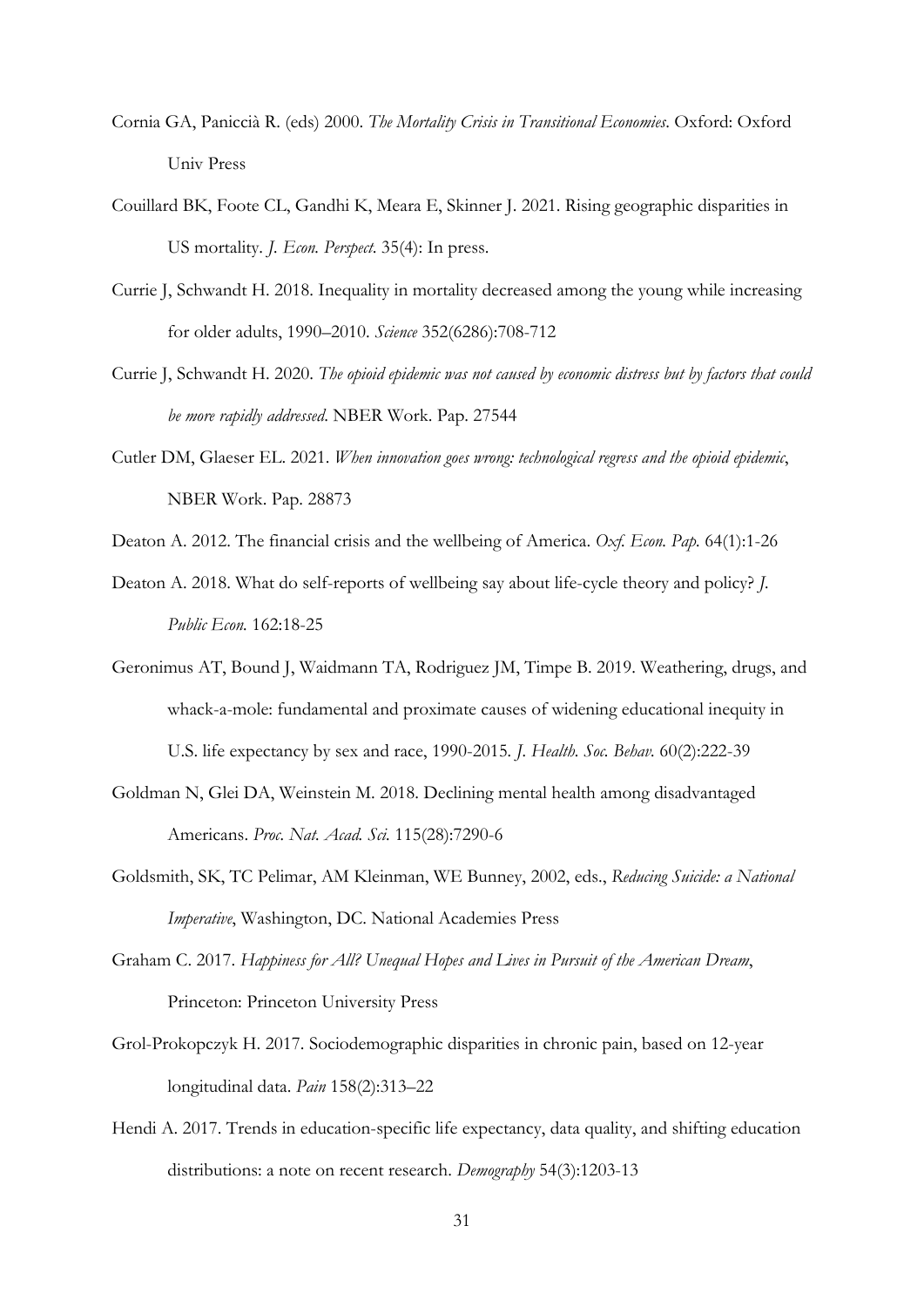Hollingsworth A, Ruhm CJ, Simon K. 2017. Macroeconomic conditions and opioid abuse. *J. Health Econ.* 56: 222-33

- International Standard Classification of Education 1997. 2006. UNESCO Institute of Statistics. Re-edition http://uis.unesco.org/sites/default/files/documents/international-standardclassification-of-education-1997-en\_0.pdf
- James J. 2012. The college wage premium, *Economic Commentary, 2012-10*, Research Department of the Federal Reserve Bank of Cleveland https://www.clevelandfed.org/newsroomand-events/publications/economic-commentary/economic-commentary-archives/2012 economic-commentaries/ec-201210-the-college-wage-premium.aspx
- Jemal A, Ward E, Anderson RN, Murray T, Thun MJ. 2008. Widening of Socioeconomic Inequalities in U.S. Death Rates, 1993–2001. *PLoS ONE* 3(5): e2181
- Kaiser Family Foundation. 2020. 2020 Employer health benefits survey. Oct. <https://www.kff.org/report-section/ehbs-2020-section-1-cost-of-health-insurance/>
- Kaiser Family Foundation. 2021. The red/blue divide in COVID-19 vaccination rates is growing. Jul 08 [https://www.kff.org/policy-watch/the-red-blue-divide-in-covid-19-vaccination](https://www.kff.org/policy-watch/the-red-blue-divide-in-covid-19-vaccination-rates-is-growing/)[rates-is-growing/](https://www.kff.org/policy-watch/the-red-blue-divide-in-covid-19-vaccination-rates-is-growing/)
- Koob GF, Powell P, White A. 2020. Addiction as a coping response: hyperkatifeia, deaths of despair, and COVID-19, *Am. J. Psychiatry* 177(11):1031-1037
- Kuziemko I, Washington E. 2018. Why did the Democrats lose the South? Bringing new data to an old debate. *Am. Econ. Rev*. 108(10): 2830-67
- Leive A, Ruhm CJ. 2020. *Has mortality risen disproportionately for the least educated?* NBER Work Pap. 27512
- Mackenbach JP, Kulhánova I, Artnik B, Bopp M, Borrell C, et al. 2016. Changes in mortality inequalities over two decades: register based study of European countries. *BMJ* 353:i1732
- Mackenbach JP, Valverde JR, Artnik B, Bopp M, Brønnum-Hansen H, et al. 2018. Trends in health inequalities in 27 European countries. *Proc. Nat. Acad. Sci.* 115(25): 6440-5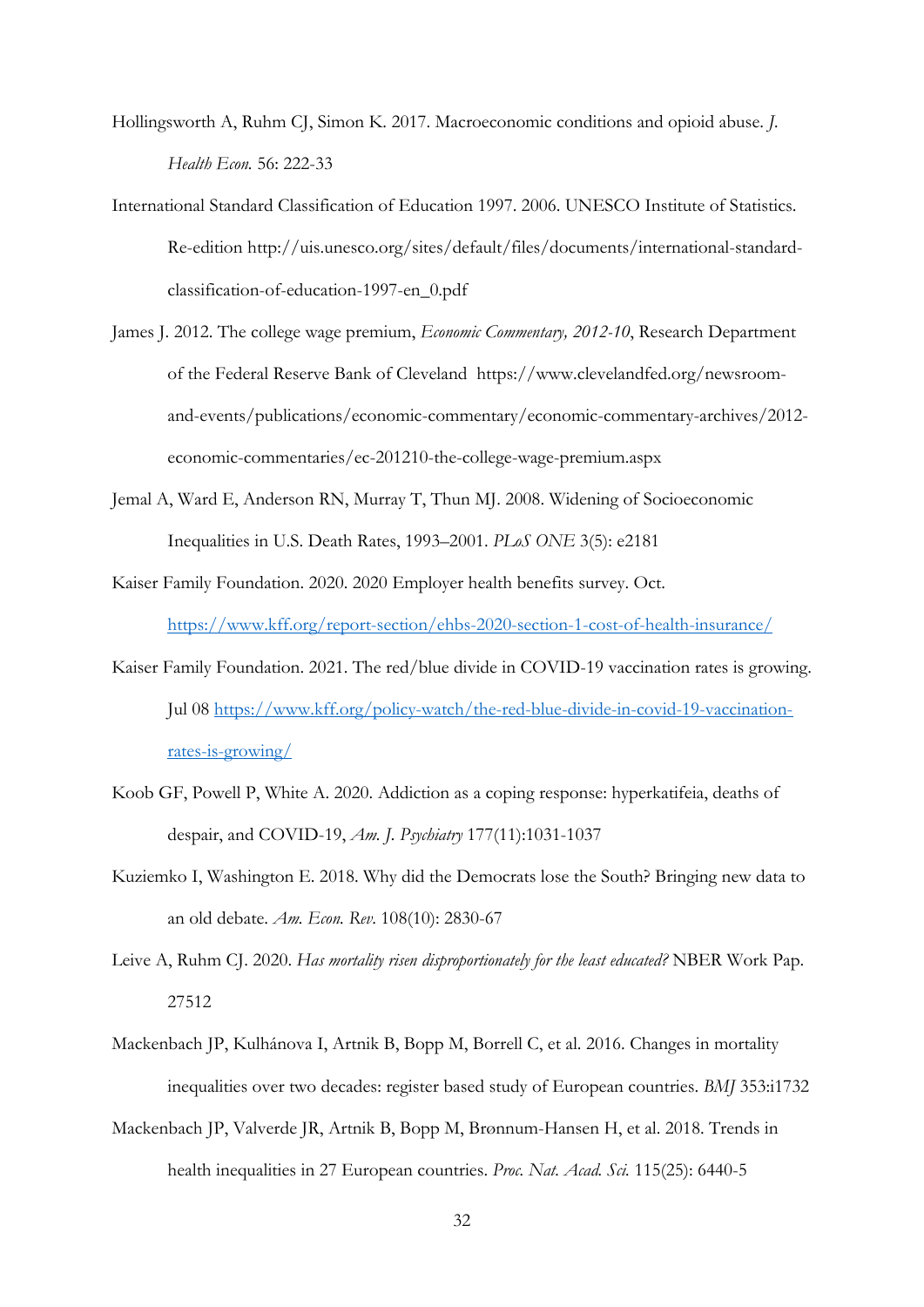- Macy B. 2018. *Dopesick: Dealers, Doctors, and the Drug Company That Addicted America*. New York: Hachette Book Group
- Masters RK, Tilstra AM, Simon DH. 2018. Explaining recent mortality trends among younger and middle-aged White Americans, *Int. J. Epidemiol*. 47(1): 81-8
- McCarthy MA. 2017. *Dismantling Solidarity: Capitalist Politics and American Pensions Since the New Deal*, Ithaca: Cornell University Press
- Meara ER, Richards S, Cutler DM. 2016. The gap gets bigger: changes in mortality and life expectancy, by education, 1981−2000. *Health Aff* 27(2):350-60

Metzl JM, 2019, *Dying of Whiteness*, New York: Basic Books

Miller S, Wherry LR, Mazumder B. Estimated mortality increases during the COVID-19 pandemic by socioeconomic status, race, and ethnicity. 2021. *Health Aff*: 40(8):1252-60

MIT Election Data Science Lab. 2021. electionlab.mit.edu/data

- Monnat SM. 2016. *Deaths of Despair and Support for Trump in the 2016 Presidential Election.* Research Brief, The Pennsylvania State University [https://smmonnat.expressions.syr.edu/wp](https://smmonnat.expressions.syr.edu/wp-content/uploads/ElectionBrief_DeathsofDespair.pdf)[content/uploads/ElectionBrief\\_DeathsofDespair.pdf](https://smmonnat.expressions.syr.edu/wp-content/uploads/ElectionBrief_DeathsofDespair.pdf)
- Monnat SM, Brown DL. 2017. More than a rural revolt: landscapes of despair and the 2016 Presidential Election. *J. Rural Stud*. 55:227-236
- Montez JK, Hummer RA, Hayward MD, Woo H, Rogers RG. 2011. Trends in the educational gradient of US adult mortality from 1986 through 2006 by race, gender, and age group. *Res Aging* 33:145-71
- Montez JK, Zajacova A. 2013. Trends in mortality risk by education level and cause of death among US white women from 1986 to 2006. *Am J Public Health* 103:473-479
- Moynihan DP. 1965, *The negro family: the case for national action*, Office of Policy Planning and Research, US Department of Labor, Washington, DC
- Mulligan CB. 2020. *Deaths of despair and the incidence of excess mortality in 2020*. NBER Work. Pap. 28203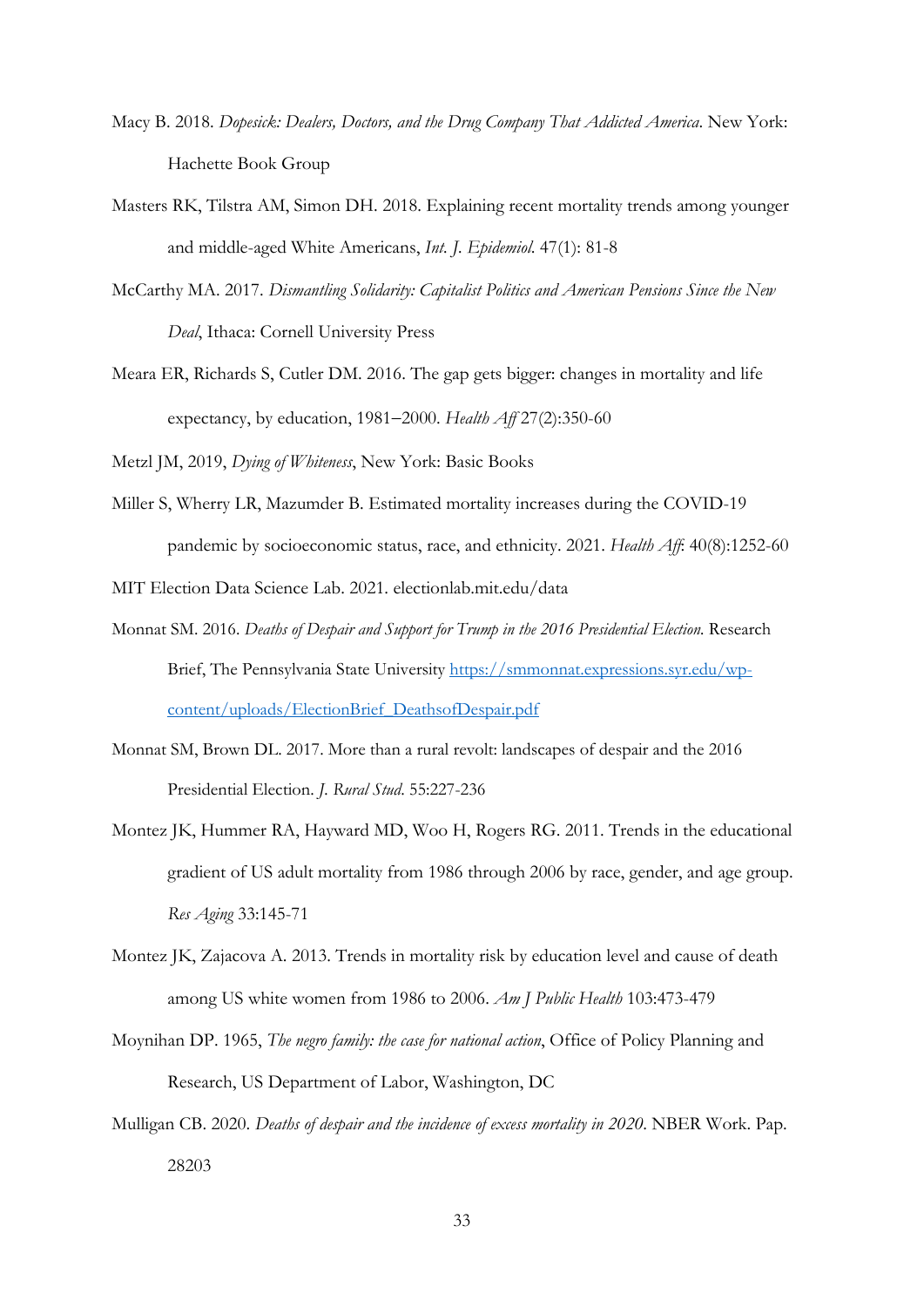- Nahin RL, Sayer B, Stussman, BJ, Feinberg, TM. 2019. Eighteen-year trends in the prevalence of, and health care use for, noncancer pain in the United States: Data from the Medical Expenditure Panel Survey. *J. Pain* 20(7):796-809
- National Academies of Sciences, Engineering and Medicine. 2011. *Relieving pain in America: A blueprint for transforming prevention, care, education, and research.* Washington, DC: National Academies Press
- National Academies of Sciences, Engineering, and Medicine. 2021. *High and rising mortality rates among working-age adults.* Washington, DC: The National Academies Press
- Novosad P, Rafkin C, Asher S. 2020. *Mortality change among less educated Americans.*  [http://www.dartmouth.edu/~novosad/nra-mortality.pdf](http://www.dartmouth.edu/%7Enovosad/nra-mortality.pdf)
- Olfson M, Cosgrove C, Altekruse SF, Wall MM, Blanco C. 2021. Deaths of despair: adults at high risk for death by suicide, poisoning, or chronic liver disease in the US. *Health Aff* 40(3):505-12
- Olshansky SJ, Antonucci T, Berkman L, Binstock RH, Boersch-Supan A, et al. 2012. Differences in life expectancy due to race and educational differences are widening and many may not catch up. *Health Aff* 31(8):1803-13
- Pethokoukis J. 2021. *5 questions for Ed Glaeser on the economics of the opioid crisis*, AEIdeas Blog Post, July 30. [https://www.aei.org/economics/5-questions-for-ed-glaeser-on-the-economics](https://www.aei.org/economics/5-questions-for-ed-glaeser-on-the-economics-of-the-opioid-crisis/)[of-the-opioid-crisis/](https://www.aei.org/economics/5-questions-for-ed-glaeser-on-the-economics-of-the-opioid-crisis/)
- Pethokoukis J, Glaeser E. 2021. *A supply-side explanation of the opioid crisis: my long-read Q & A with Ed Glaeser*, Blog post, July 29. [https://www.aei.org/economics/how-did-entrepreneurs](https://www.aei.org/economics/how-did-entrepreneurs-respond-to-covid-19-my-long-read-qa-with-ed-glaeser/)[respond-to-covid-19-my-long-read-qa-with-ed-glaeser/](https://www.aei.org/economics/how-did-entrepreneurs-respond-to-covid-19-my-long-read-qa-with-ed-glaeser/)
- Phillips JA, Nugent CN. 2014. Suicide and the great recession of 2007–2009: the role of economic factors in the 50 states. *Soc. Sci. & Med.* 116:22-31
- Platt SM. 2018. *Imperial Twilight: The Opium Wars and the End of China's Last Golden Age.* New York: Knopf.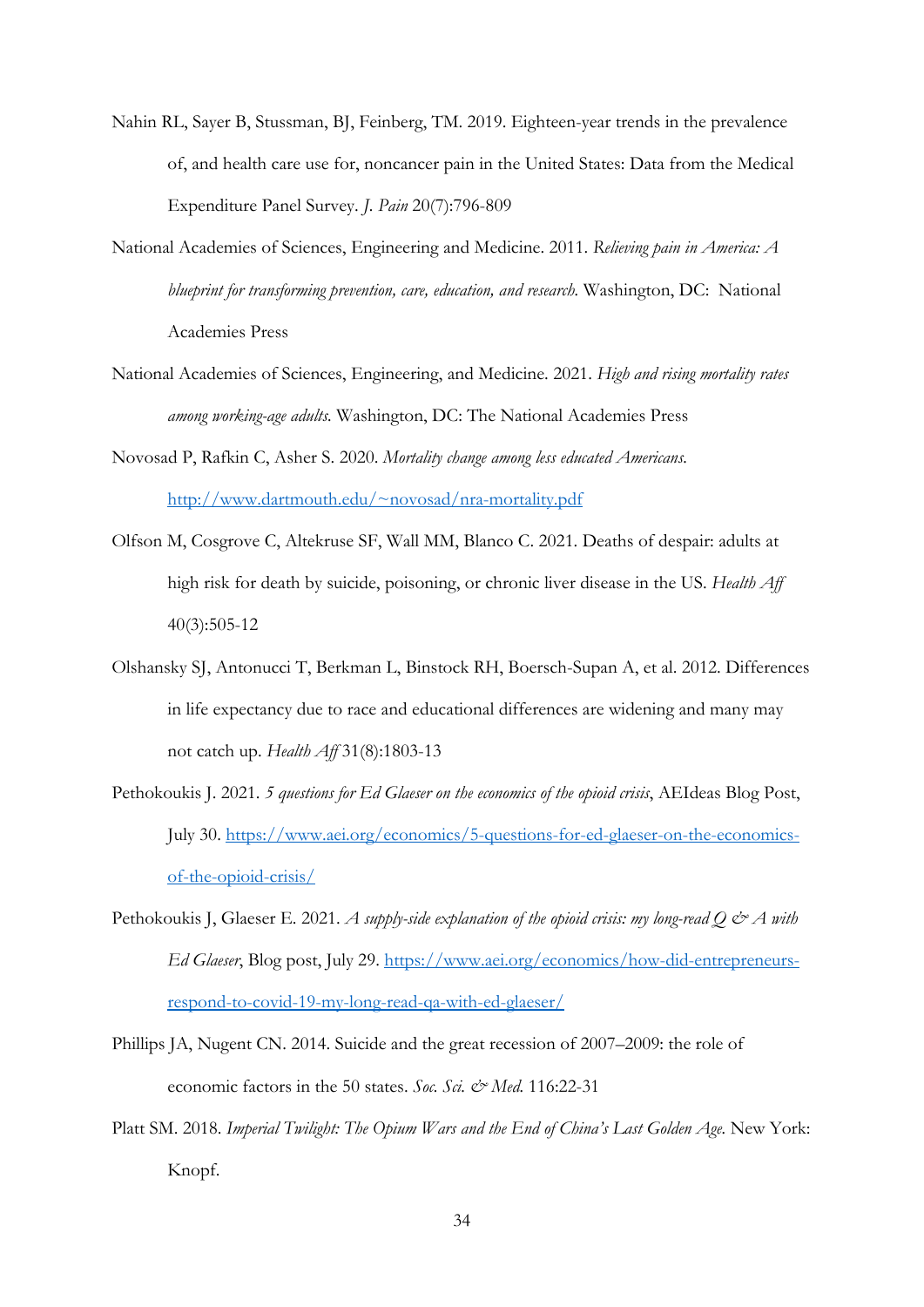- Radler BT, Ryff CD. 2010. Who participates? Accounting for longitudinal retention in the MIDUS national study of health and well-being. *J Aging Health* 22(3):307-31
- Reeves A, Stuckler D, McKee M, Gunnell D, Chang S-S, et al. 2012. Increase in state suicides in the USA during economic recession. *Lancet* 380(9856):1813-4
- Ritchie H, Roser M, Ortiz-Ospina E. 2021. Suicide. *Our World in Data* <https://ourworldindata.org/suicide>
- Robbins LN. 1993. Vietnam veterans' rapid recovery from heroin addiction: a fluke or a normal expectation. *Addiction* 88:1041-54
- Rossen LM, Hedegaard H, Warner M, Ahmad FB, Sutton PD. 2021. *Early provisional estimates of drug overdose, suicide, and transportation-related deaths: nowcasting methods to account for reporting lags.* NVSS Vital Statistics Rapid Release Report 011*.* Hyattsville, MD: National Center for Health Statistics https://www.cdc.gov/nchs/nvss/vsrr/reports.htm
- Rostron BL, Boies JL, Arias E. 2010. *Education reporting and classification on death certificates in the United States,* Vital Health Stat 2(151):1-21. National Center for Health Statistics PMID: 25093685
- Ruggles S, Flood S, Foster S, Goeken R, Pacas J, Schouweiler M, Sobek M. 2021 *IPUMS USA: Version 11.0*[dataset]. Minneapolis, MN: IPUMS, 2021 <https://doi.org/10.18128/D010.V11.0>
- Ruhm CJ. 2021. Living and dying in America: an essay on deaths of despair and the future of capitalism. *J. Econ Lit.* In press.
- Sandel M. 2020. *The Tyranny of Merit: What's Become of the Common Good*. New York: Farrar, Strauss, and Giroux.
- Sasson I. 2016a. Trends in life expectancy and lifespan variation by educational attainment: United States, 1990−2010. *Demography* 53:269-93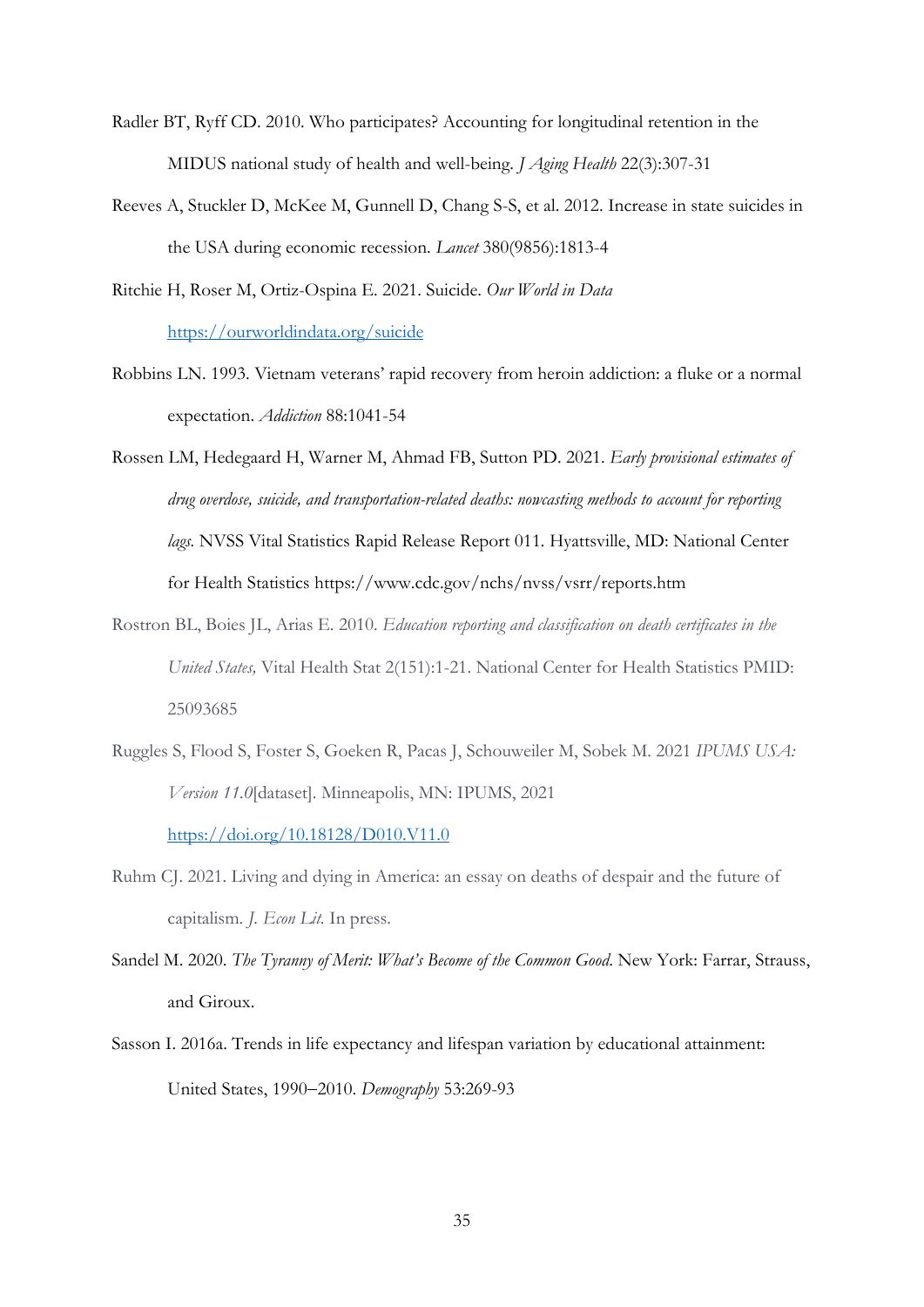- Sasson I. 2016b. Diverging trends in cause-specific mortality and life years lost by educational attainment: evidence from United States Vital Statistics Data, 1990−2010. *PLoS ONE* 11(10): e0163412
- Sasson I, Hayward M. 2019. Association between educational attainment and causes of death among white and black US adults, 2010−2017. *JAMA* 322(8):756-63
- Schwandt H. 2016. Unmet aspirations as an explanation for the U-shape in wellbeing. *J. Econ. Behav. and Organization* 122(C):75-87
- Siddiqi A, Sod-Erdene O, Hamilton D, Cottom TM, Darity W. 2019. Growing sense of status threat and concomitant deaths of despair among whites, *SSM-Pop. Health* 9, 100449 <https://doi.org/10.1016/j.ssmph.2019.100449>
- Siddiqi A, Sod-Erdene O. 2021. Invited commentary: so small cause-of-death correlations throw into question the notion of a collective "deaths of despair" phenomenon. *Am. J. Epidemiol*. 190(6):1172-4
- Simon DH, Masters RK, 2021. Do deaths of despair move together? County-level mortality changes by sex and urbanization. *Am. J. Epidemiol*. 190(6): 1169-71
- Stuckler D, Kling L, McKee M. 2009. Mass privatization and the post-communist mortality crisis. *Lancet* 373(9661): 399-407
- Thomas K, Gunnell D. 2010. Suicide in England and Wales 1861–2007: a time-trends analysis. *Int. J. Epidemiol.* 39: 1464-75.
- The Economist. 2016. Illness as indicator: local health outcomes predict Trumpward swings. Nov 19
- US Bureau of the Census. 2021. CPS Historical Time Series Tables, [https://www.census.gov/data/tables/time-series/demo/educational-attainment/cps](https://www.census.gov/data/tables/time-series/demo/educational-attainment/cps-historical-time-series.html)[historical-time-series.html](https://www.census.gov/data/tables/time-series/demo/educational-attainment/cps-historical-time-series.html)
- United States Congress Joint Economic Committee. 2019. *Long-term trends in deaths of despair*, SCP Report No. 4-19.